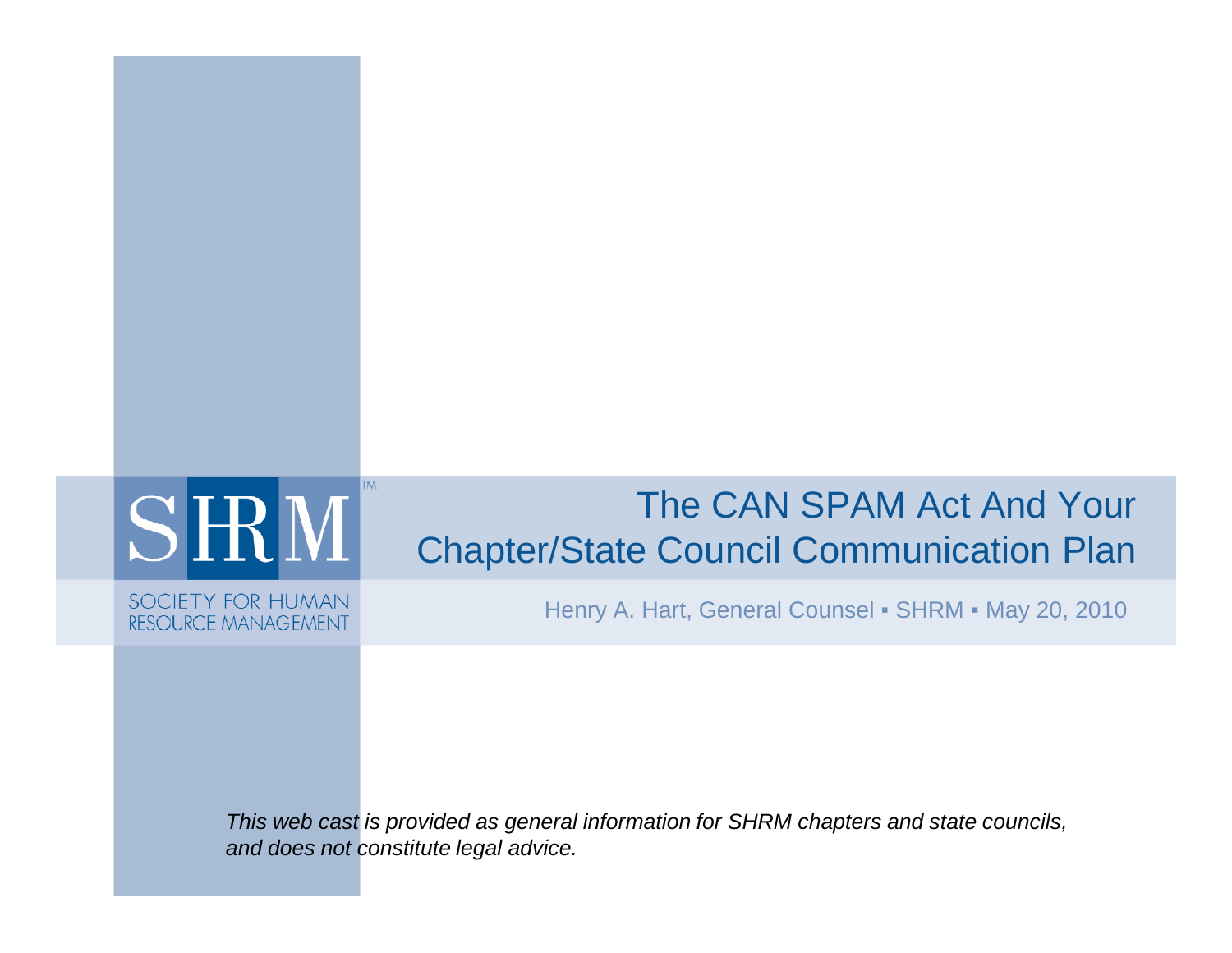

Table of Contents

- •I. Applicability of CAN SPAM Act – General Rules
- II. When is an Email a "Commercial" Email
- III. Penalties for Non-Compliance
- IV. CAN SPAM Act Requirements
- V. Two Party Emails Can Be Structured to Have Only One "Sender" for CAN SPAM Purposes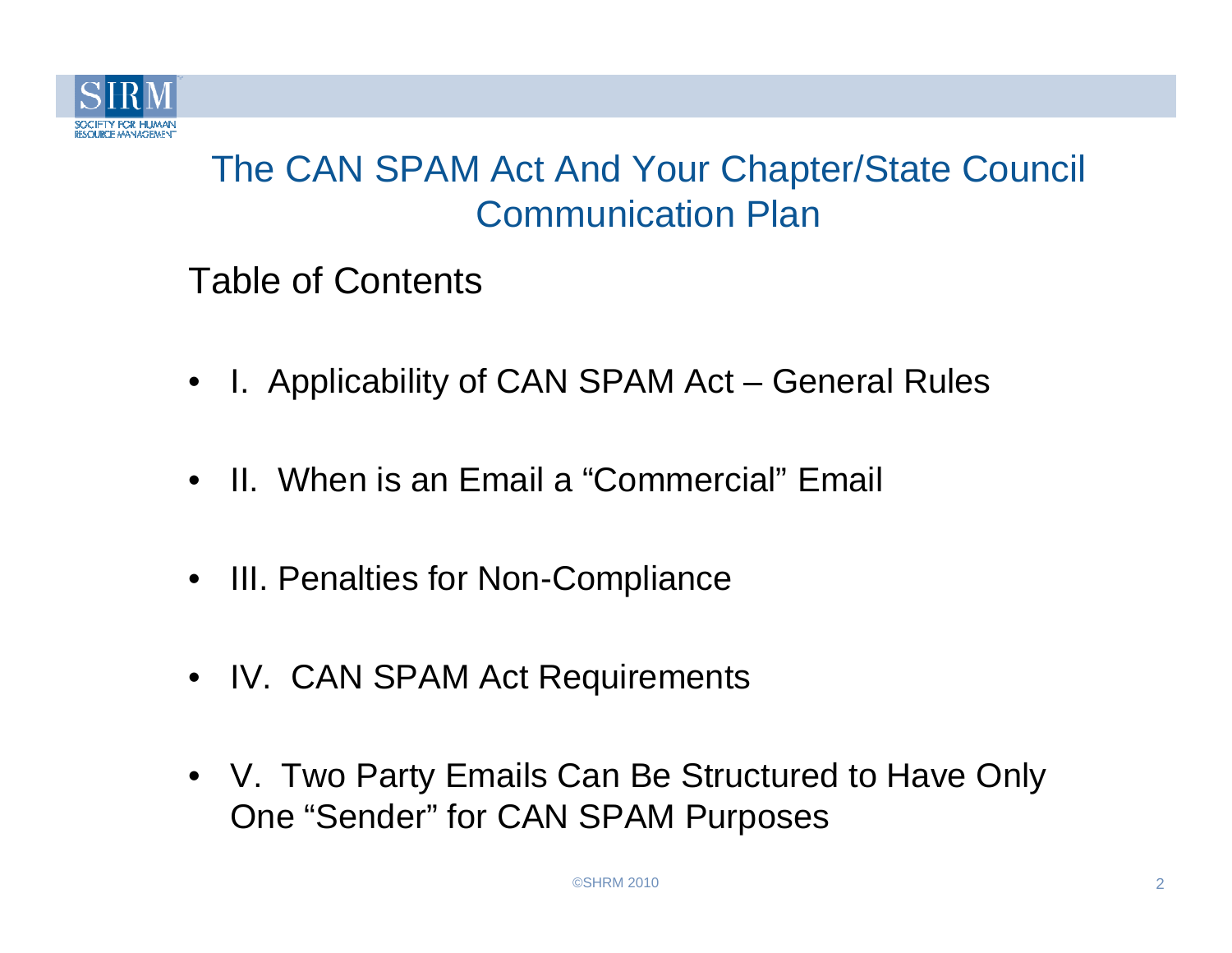

#### Applicability of CAN SPAM Act – General Rules

**Sources** 

The Act - Controlling the Assault of Non-Solicited Pornography and Marketing Act of 2003 (CAN SPAM Act) –15 U.S.C. 7701 et seq.

FTC Regulations – 16 CFR Part 316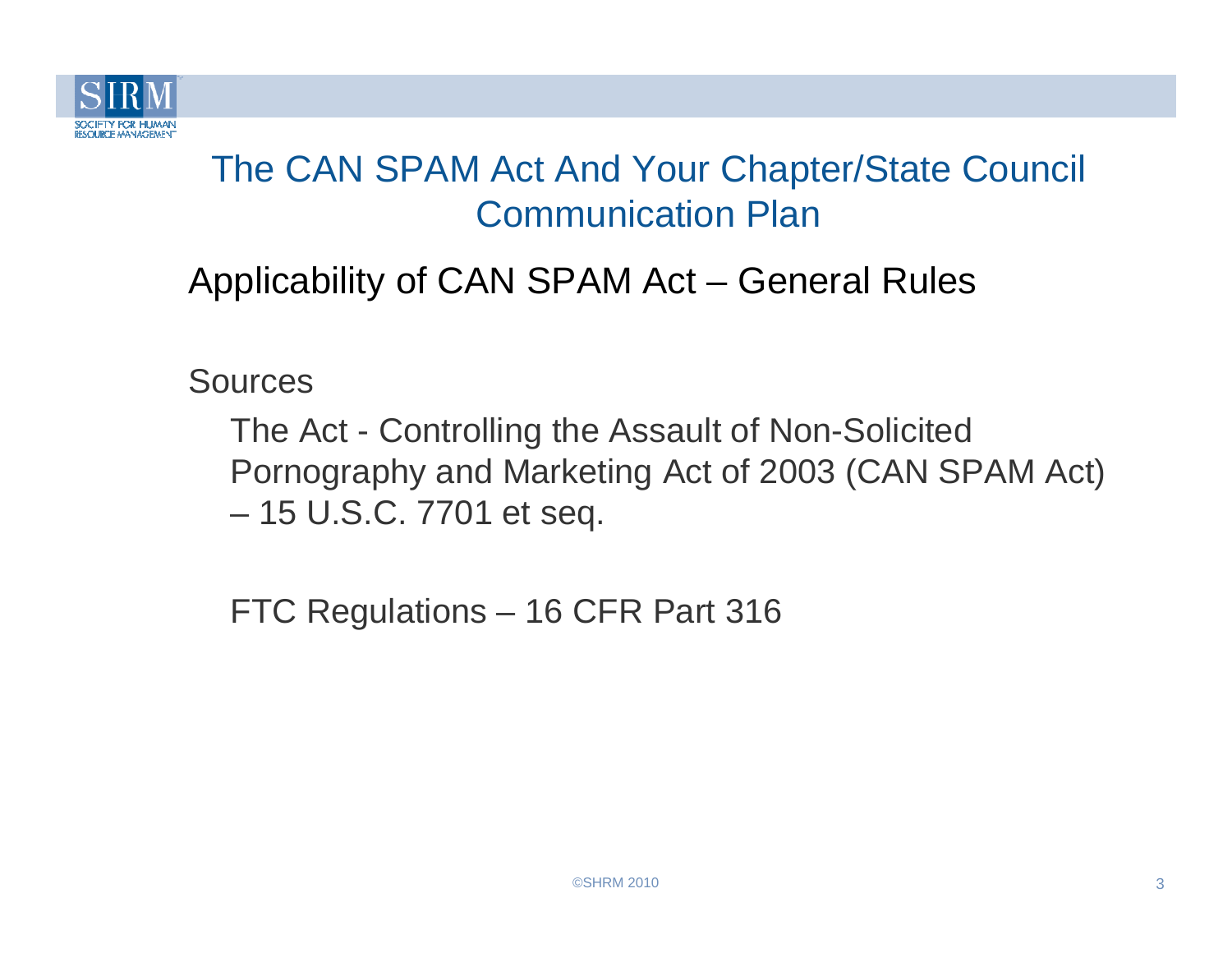

- •The CAN-Spam Act of 2003 - Applies only to "Commercial Electronic Mail Message"
- $\bullet$ This is essentially an e-mail message, the primary purpose of which is the commercial advertisement or promotion of a <u>commercial</u> product or service
- We will further define this in Section II below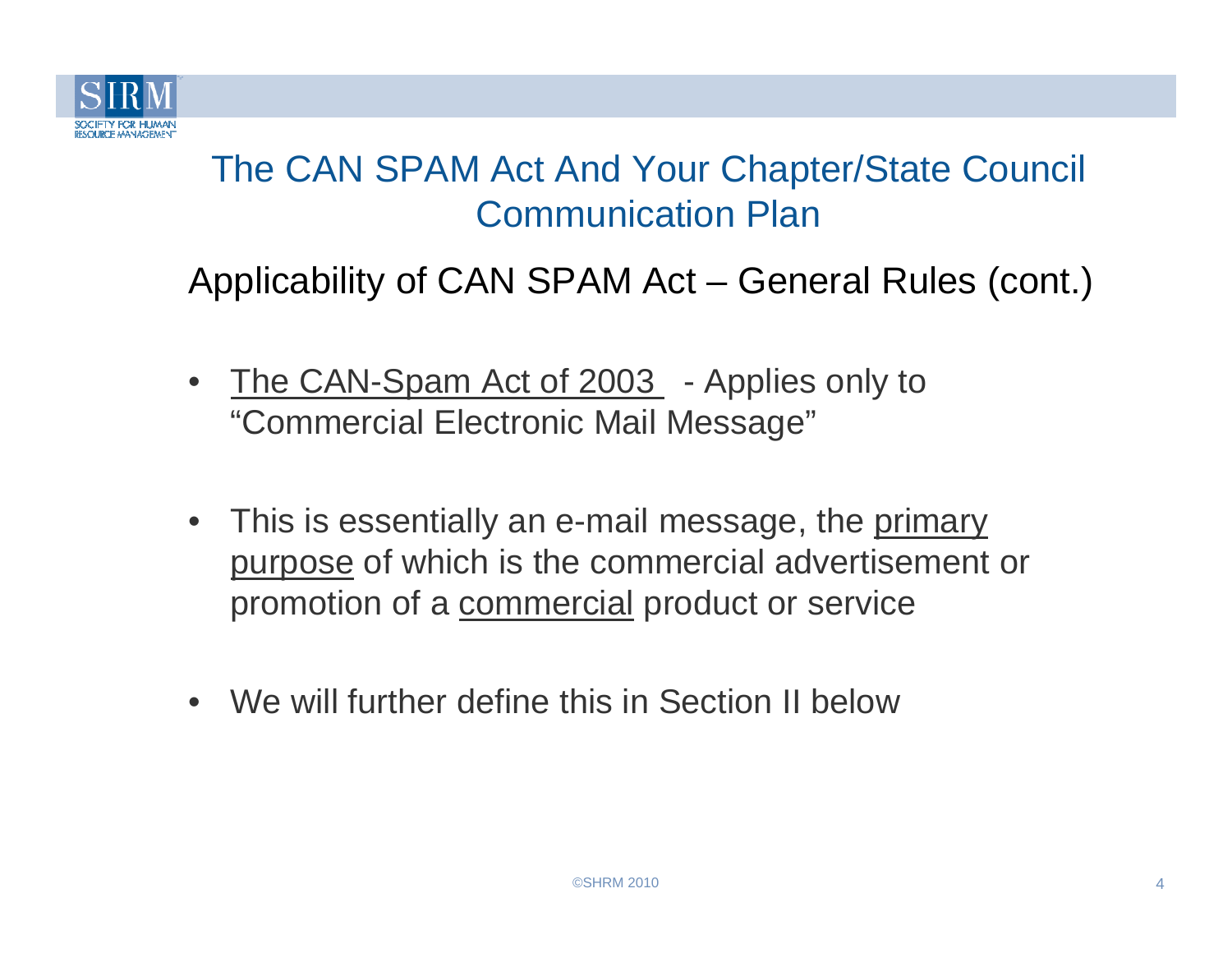

- $\bullet$ The act applies to commercial emails, regardless of the volume sent
- There is no express exemption for e-mails to members or to others with whom the sender has an established business relationship.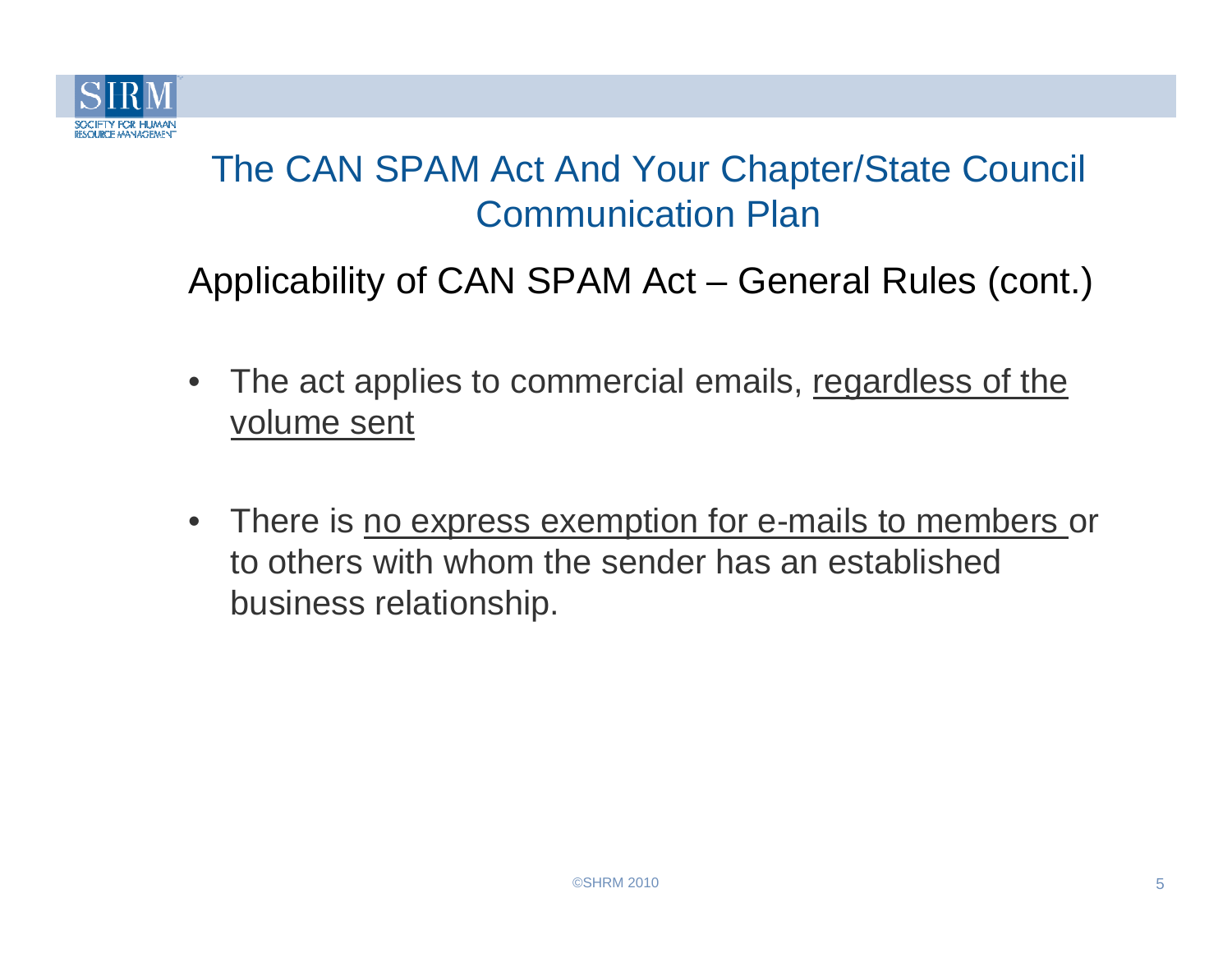

- • Purely "Transactional Messages" are excluded from "Commercial Electronic Mail Messages."
	- > <sup>A</sup>"transactional" content e-mail includes in pertinent part for chapters and state councils, an e-mail which facilitates, completes or confirms a commercial transaction that the recipient has previously agreed to enter into with the sender.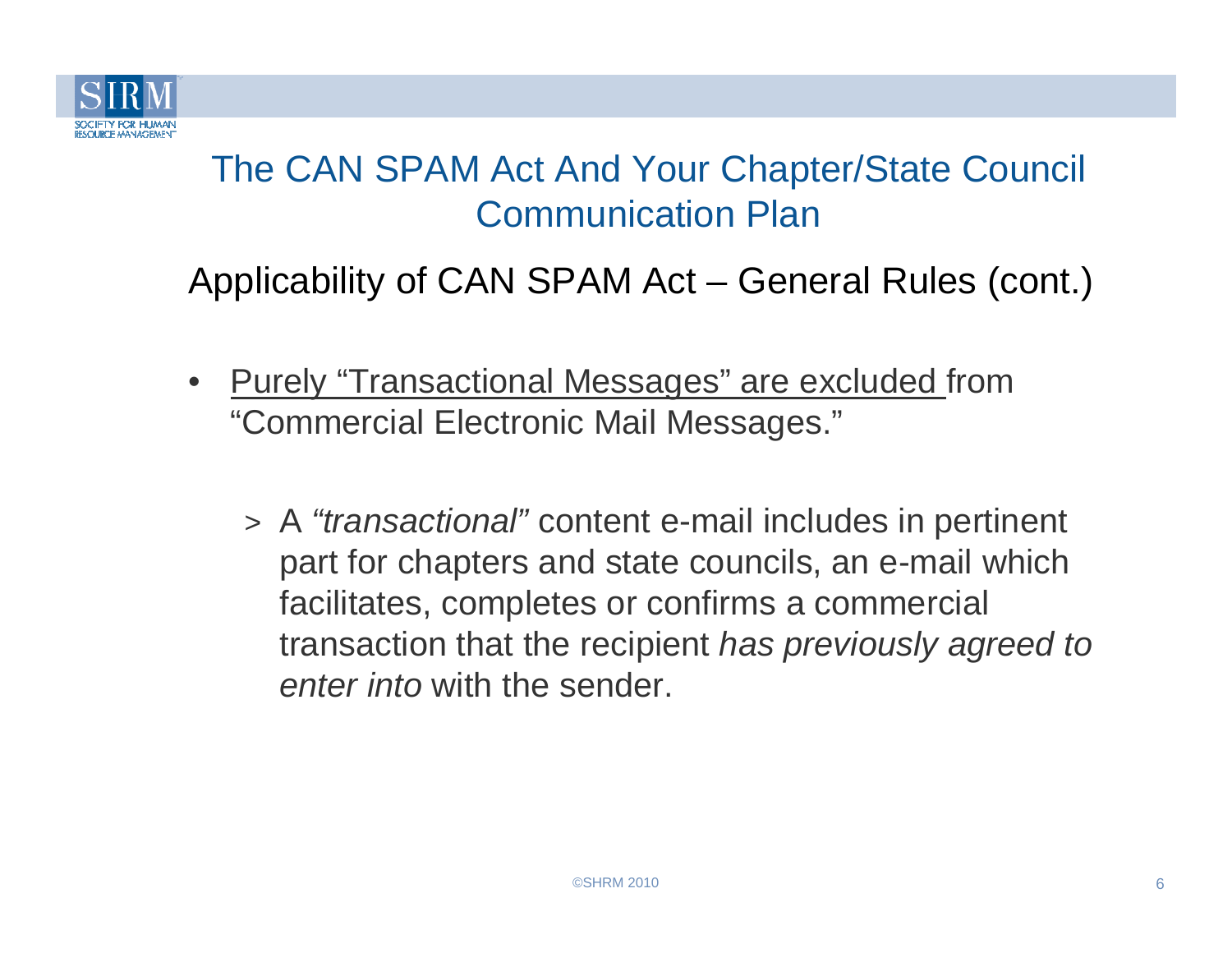

- An e-mail to chapter members advertising or promoting sale of a chapter product or service will be treated as a covered commercial e-mail message.
- An e-mail to members which advises them of chapter or other HR news ( e.g., a legislative alert) and does not promote a meeting or service for which a fee is charged, would not be a covered commercial e-mail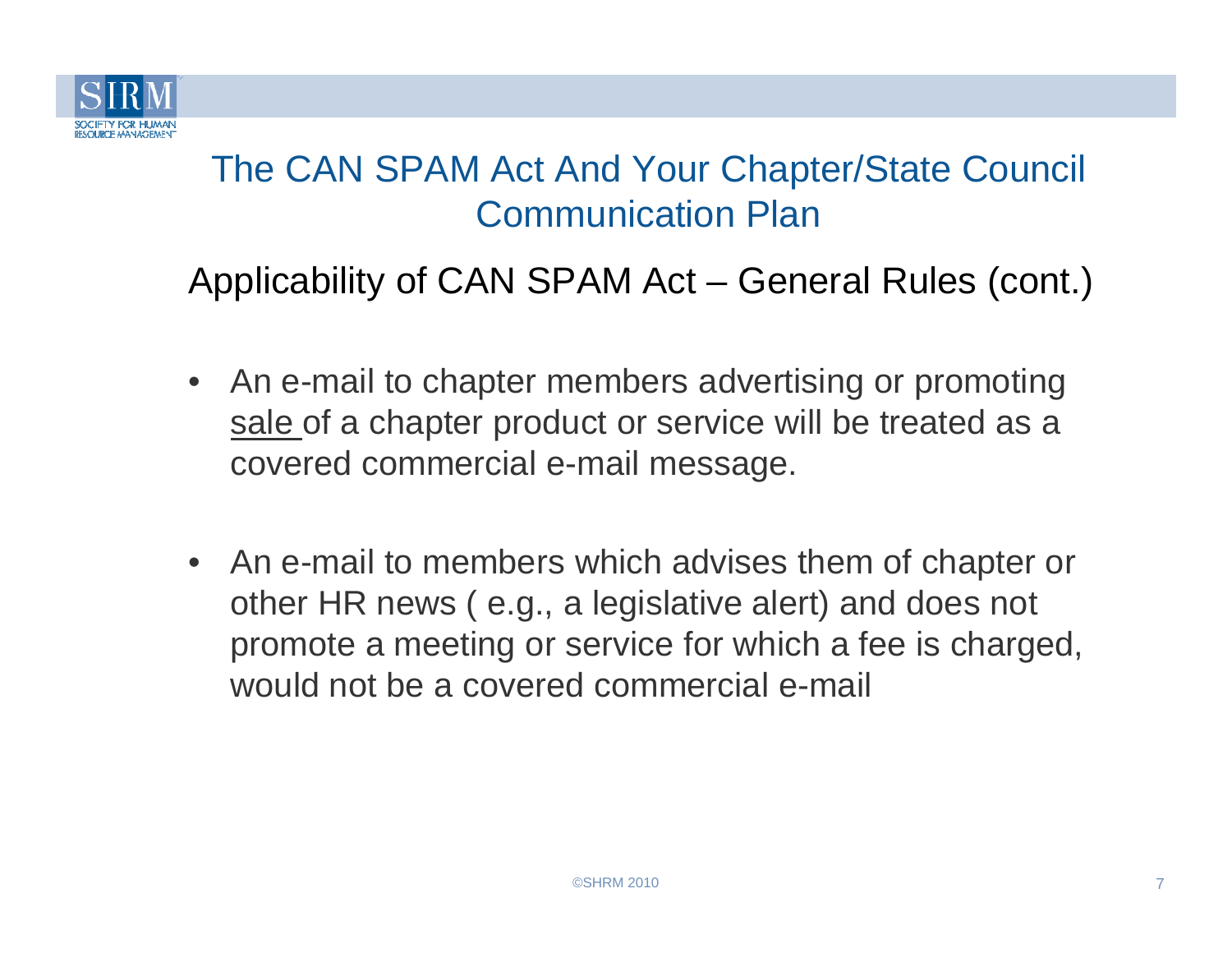

Applicability of CAN SPAM Act – General Rules (cont.)

 $\bullet$ Preemption of State Law – The Act does preempt state laws and regulations which regulate the use of e-mail to send commercial messages, except to the extent thatcertain state laws prohibit falsity or deception incommercial e-mails.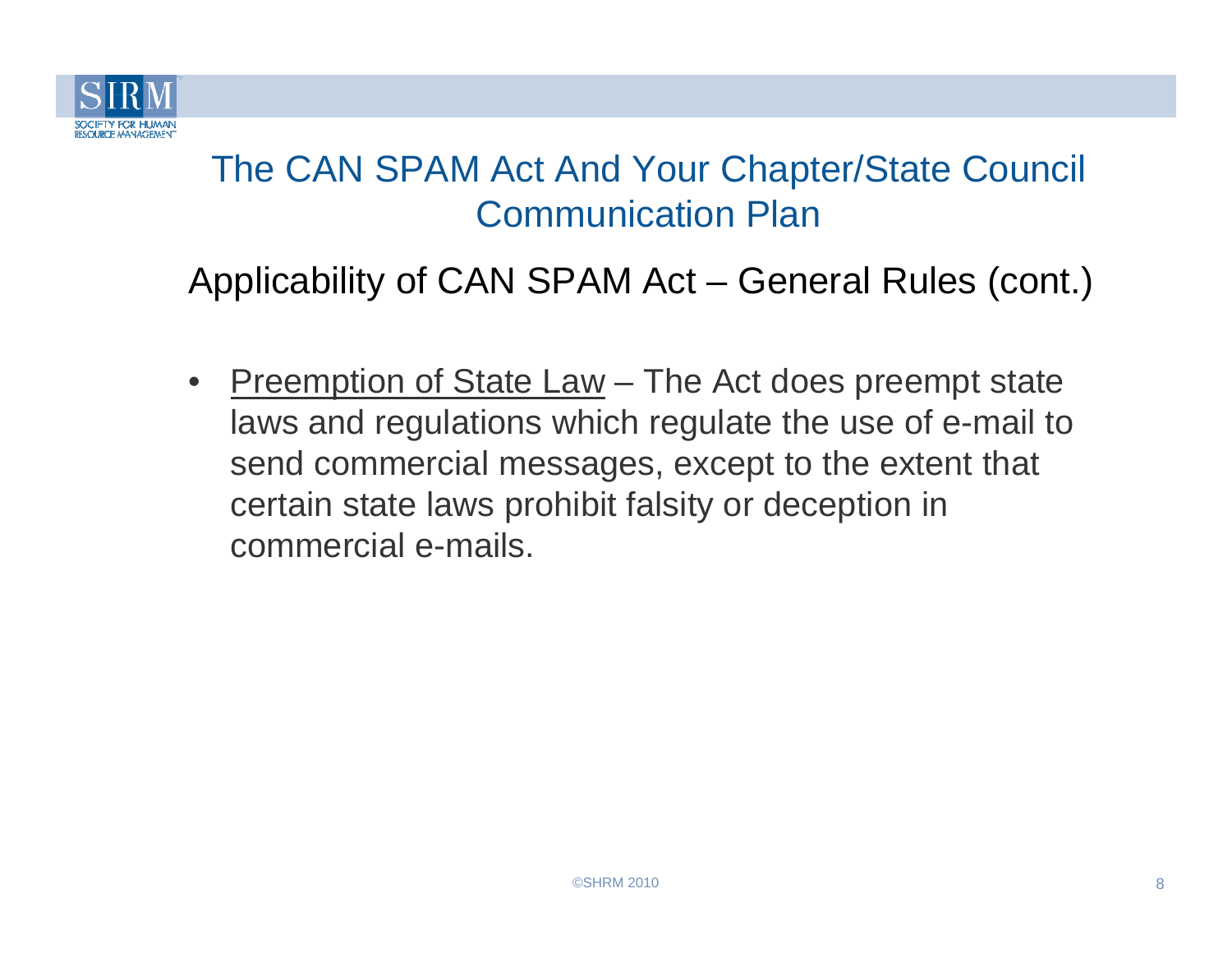

- $\bullet$  State Laws Preempted Would include
	- > state opt-in laws which requires consent of recipient before sending him/her e-mails
	- > state laws requiring use of an opt-out feature
	- > state laws which require commercial e-mails to include "ADV" in the subject line
- State Laws Not Preempted Would Include
	- > state laws generally prohibiting fraudulent practices by means of commercial e-mails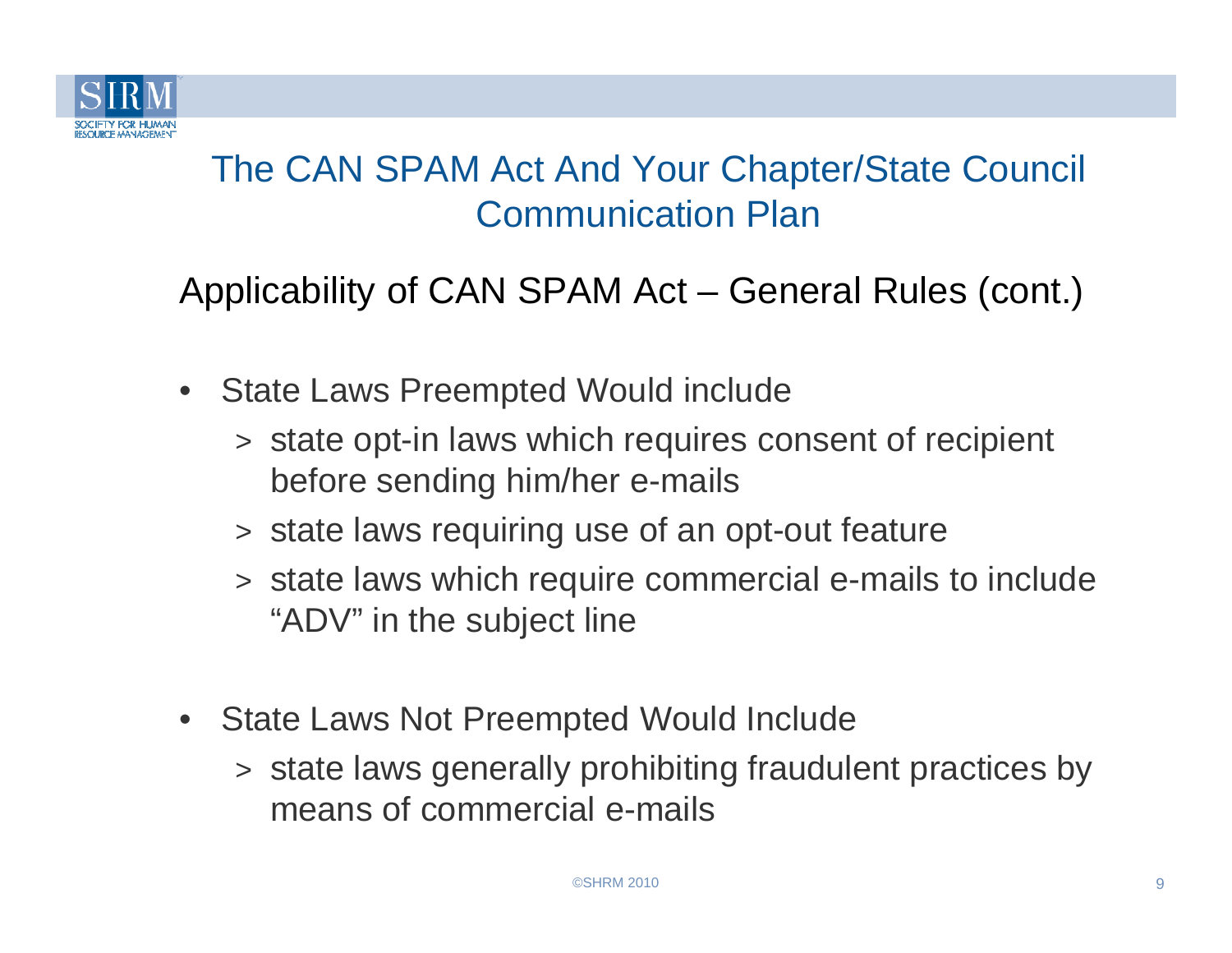

- The FTC Final Rule divides e-mails into four categories, and then applies a separate rule for each category to determine whether it is a commercial primary-purpose e-
- mail.  $\bullet$ These categories and their resulting rules are as follows: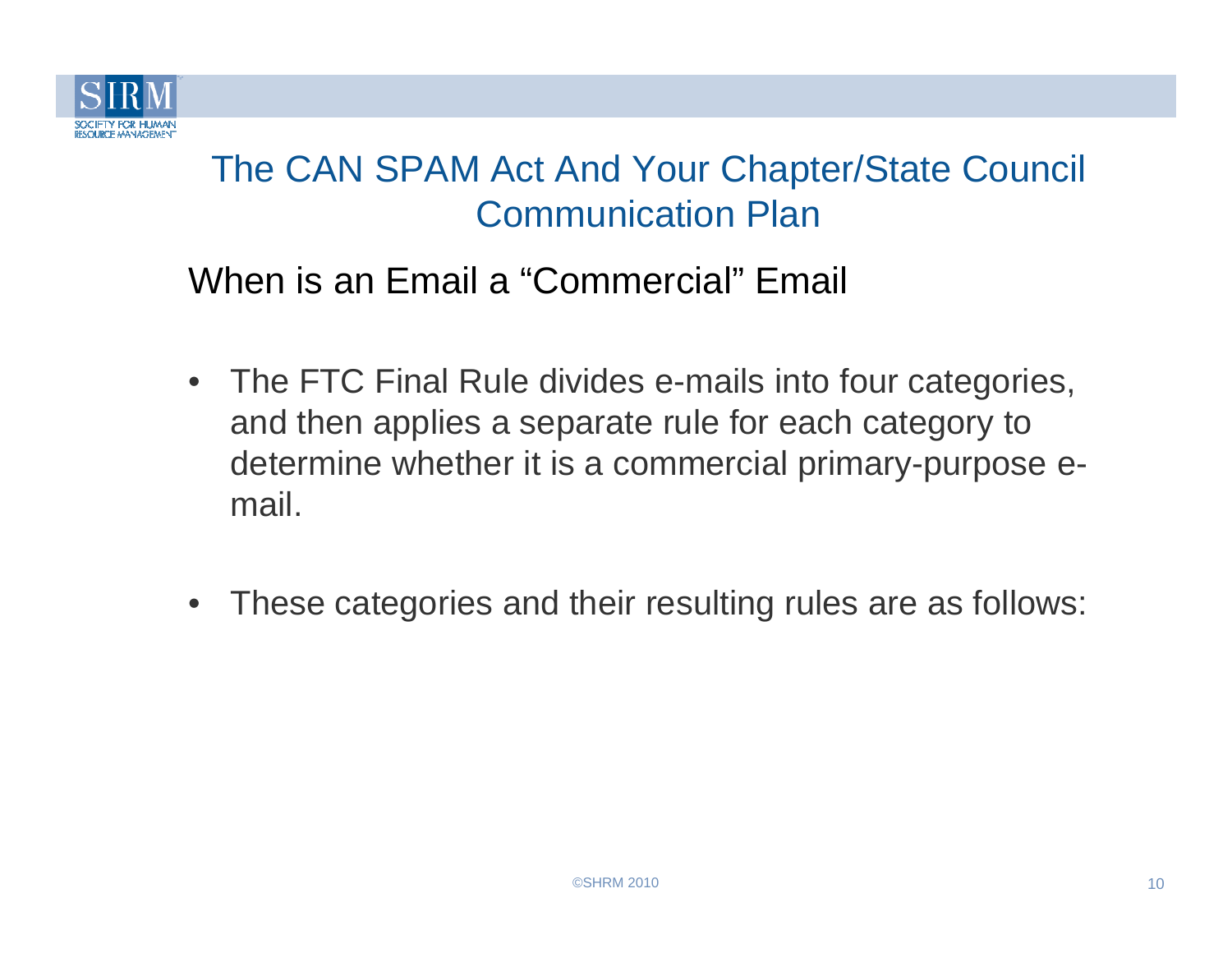

- • Category 1 - Purely Commercial—The CAN-SPAM Act Applies.
- $\bullet$  Where an e-mail consists exclusively of a commercial advertisement or promotion of commercial products or services, not surprisingly the "primary purpose" of the email shall be deemed to be commercial.
- EXAMPLE an email to chapter members advertising or promoting sale of a chapter product or service (e.g., meeting registration, membership acquisition, renewals, etc.) will be treated as a covered commercial emailmessage.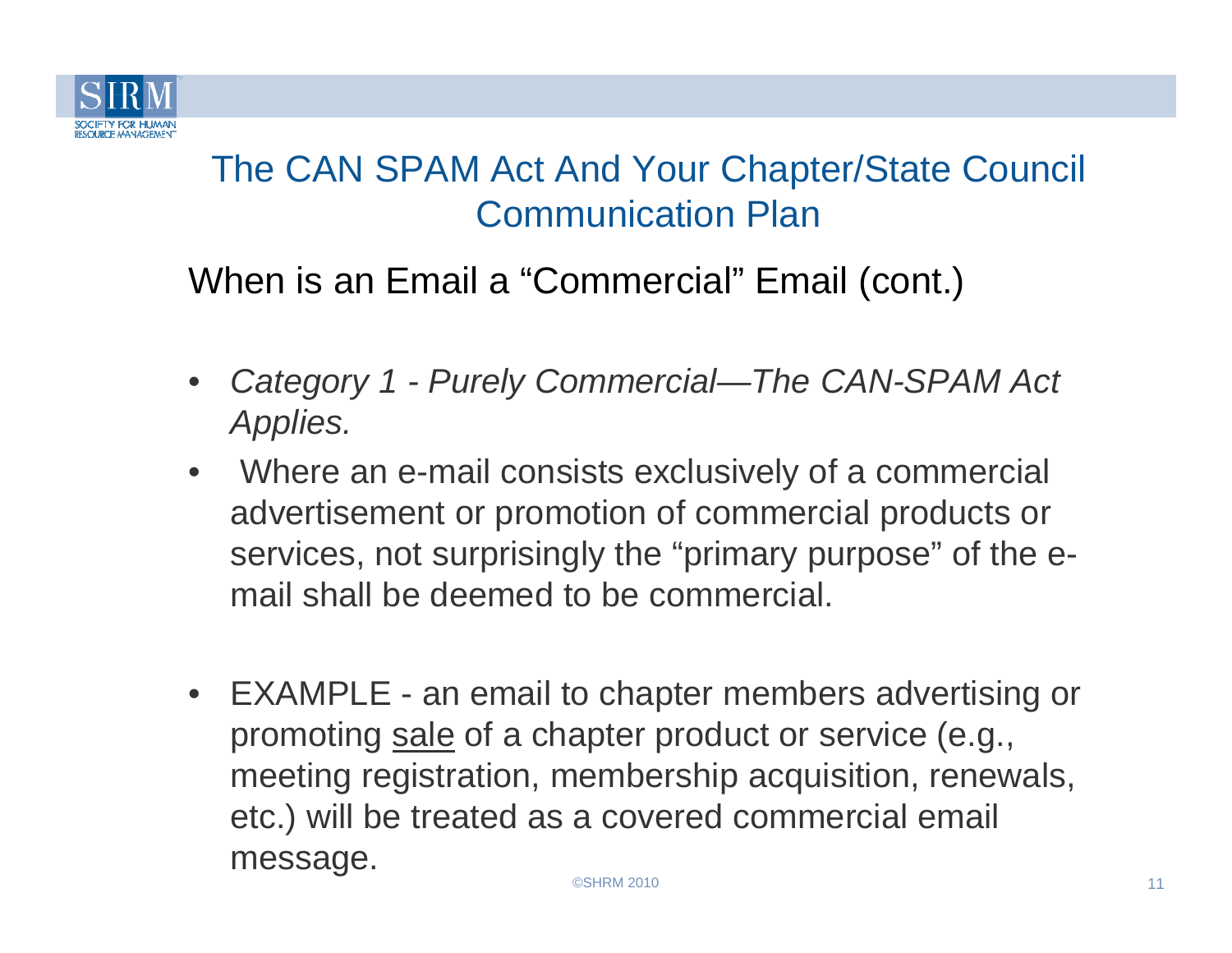

- • Category 2 - Exclusively Transactional - CAN-SPAM Act Does Not Apply.
- Where an e-mail consists exclusively of "transactional" content, not surprisingly, the e-mail will *not* be treated as a commercial primary purpose e-mail
- EXAMPLE the following Category 2 email is NOT covered by the CAN SPAM Act:
	- $\mathcal{L}_{\mathcal{A}}$  a transactional email to an account sending a past due notice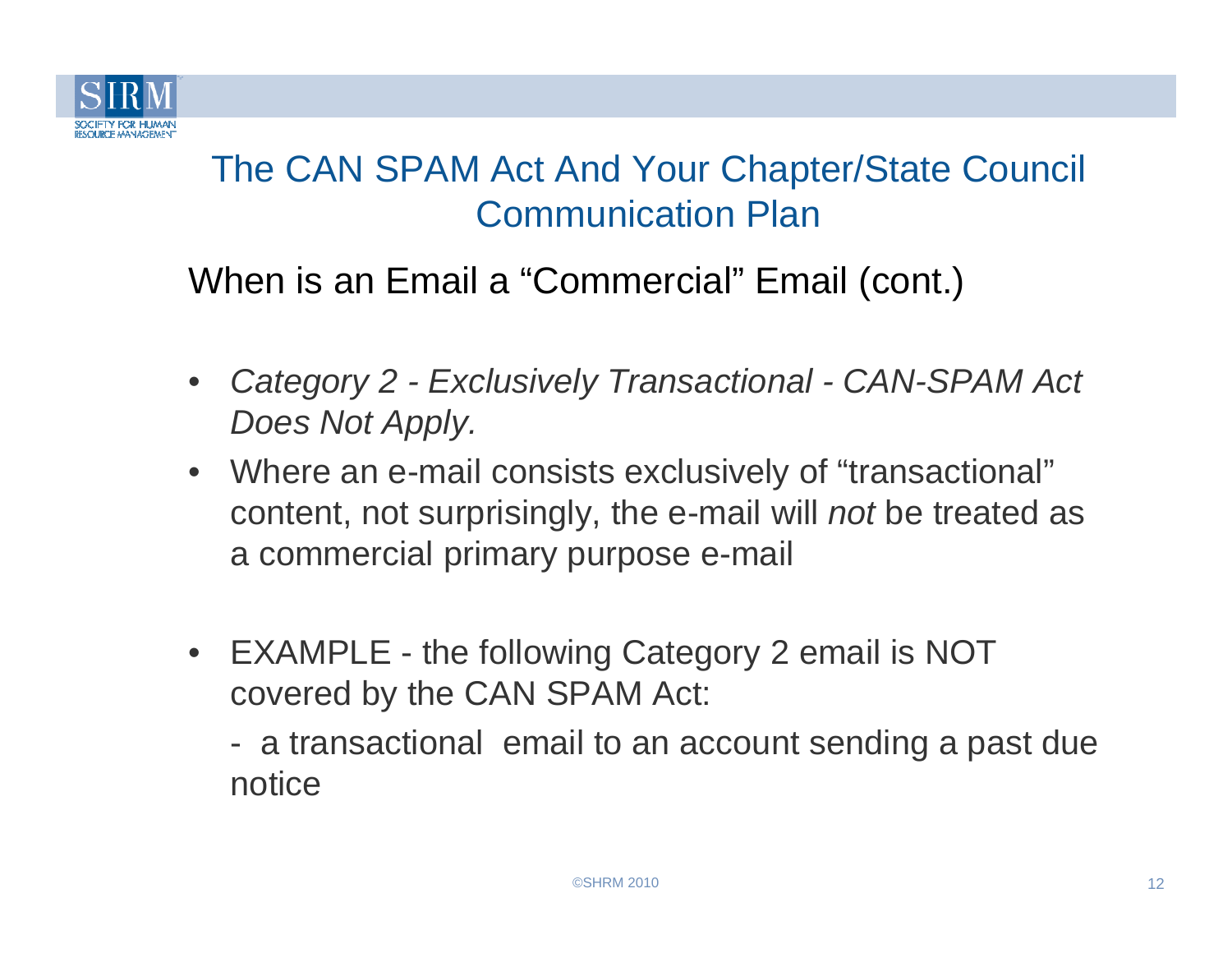

- $\bullet$  Category 3 - Content that is both Commercial and Transactional in Nature. Such content will not be deemed commercial primary-purpose content if it meets *both* of the following criteria:
	- > the subject line does not imply that the message contains commercial content; and
	- > The transactional content appears in whole or substantial part at the beginning of the body of the message.
	- EXAMPLE an email to a member advising of a past due account and also promoting an upcoming chapter meeting for which a fee is charged.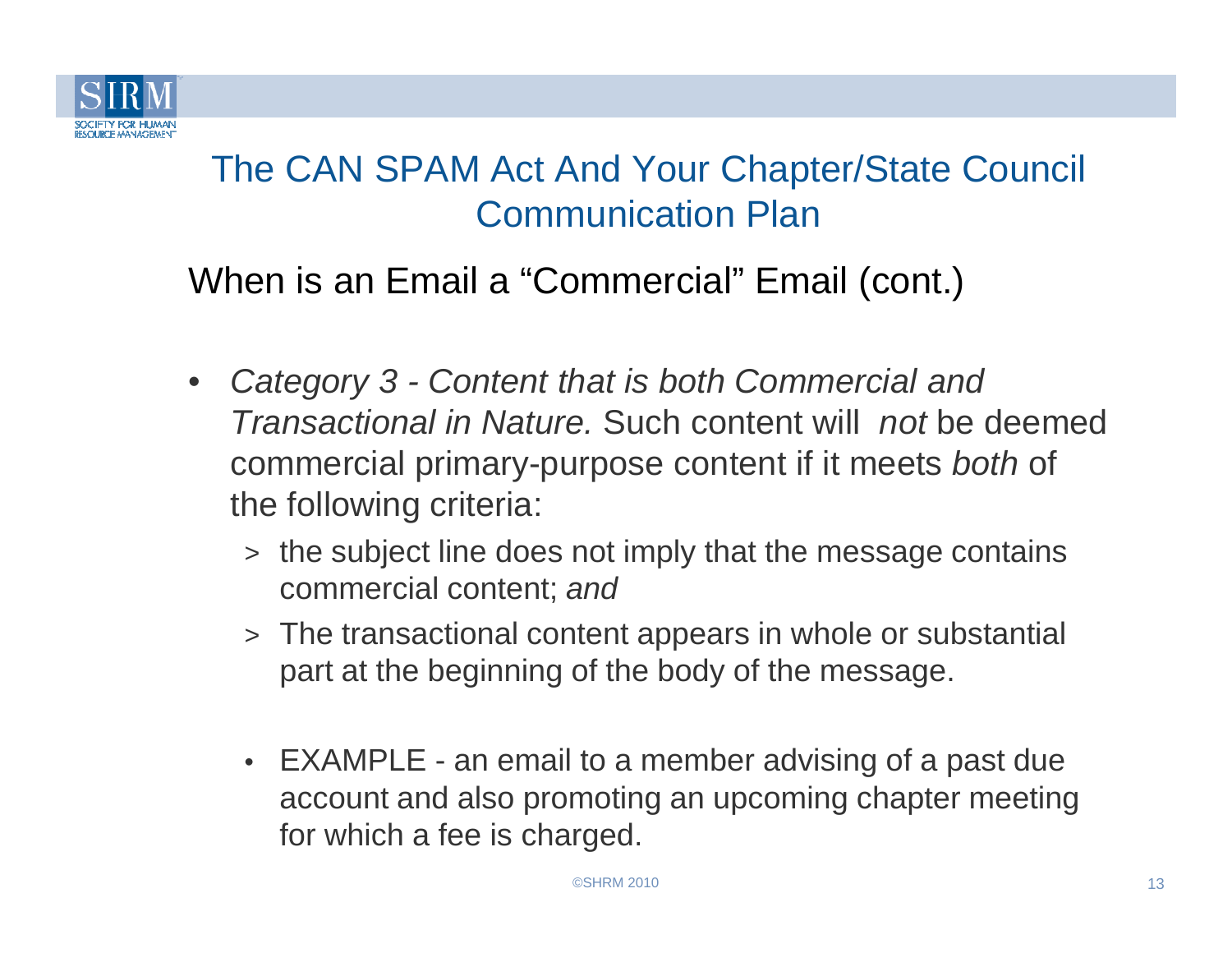

- $\bullet$  Category 4 - Content Consisting of Both Commercial Content and Other Content that is not Transactional in Nature.
- Such an e-mail will not be treated as commercial primary purpose if both of the following criteria are met: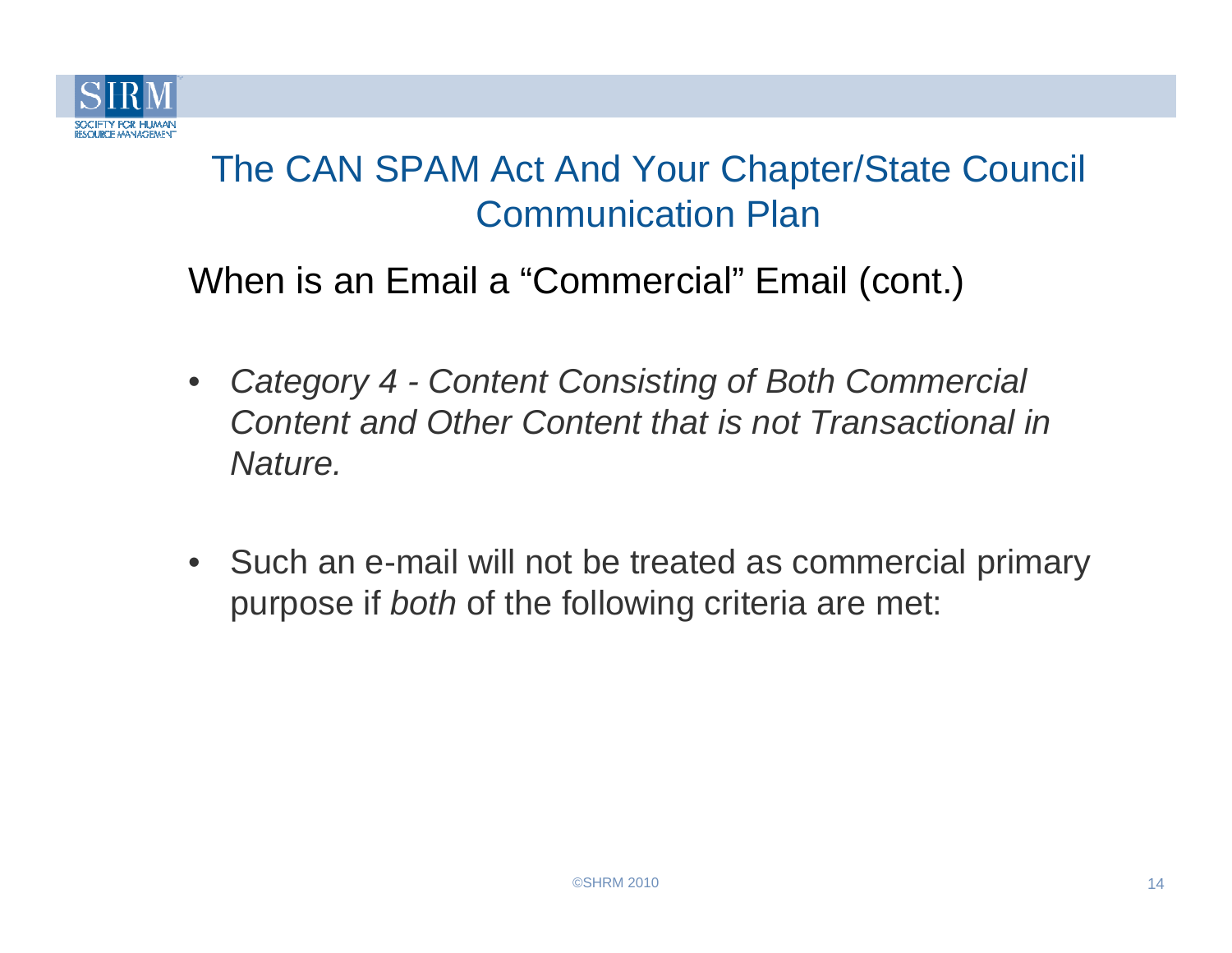

When is an Email a "Commercial" Email (cont.)Category 4 (cont.)

- > The subject line does not imply that the content iscommercial; and
- > the "net impression" of the body of the message is not commercial. Factors relevant to a commercial net impression are: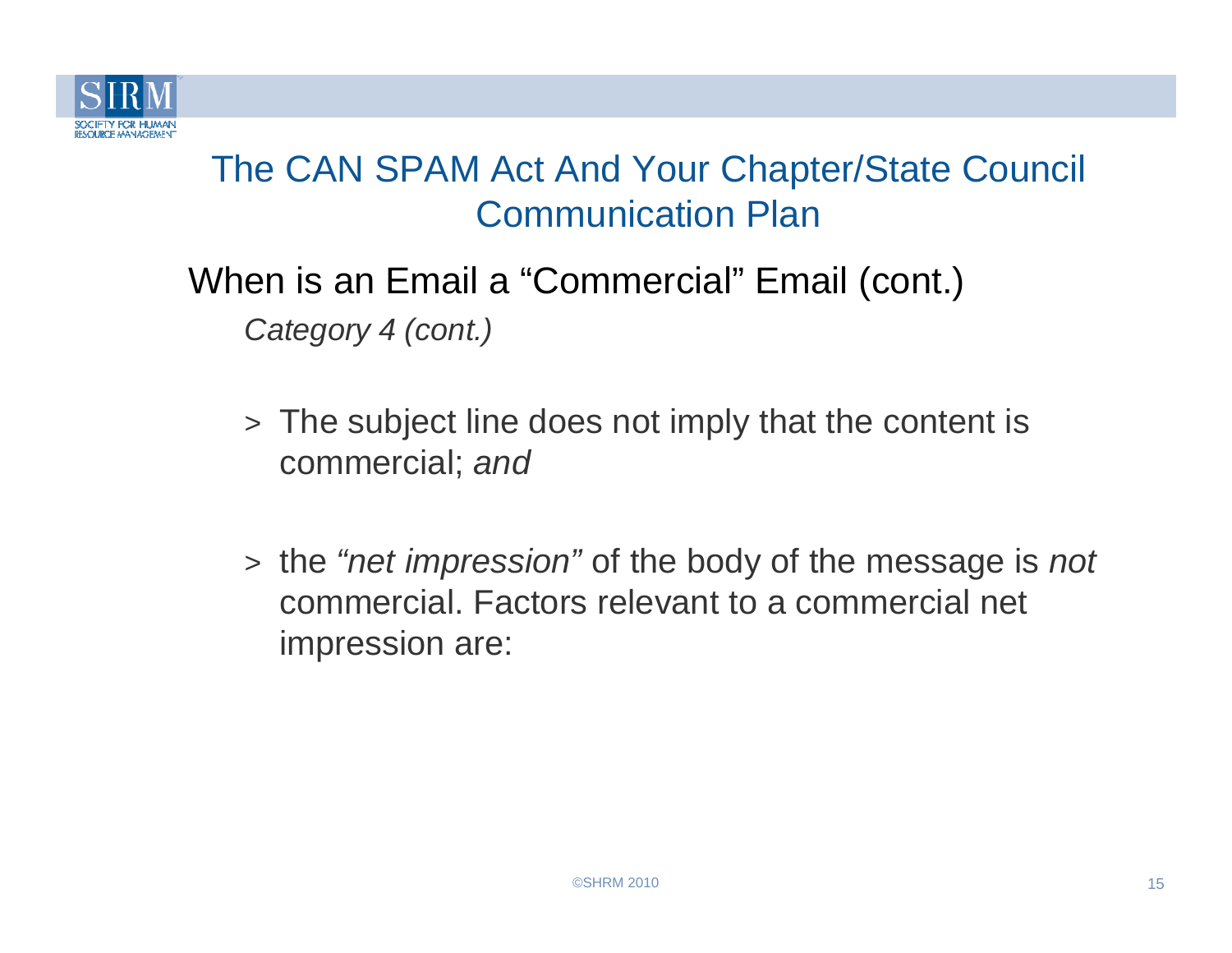

When is an Email a "Commercial" Email (cont.)Category 4 (cont.)

> Whether the commercial content in whole or substantial part is placed at the beginning of the body of the message;

What proportion of the message is dedicated to commercial vs. non-commercial content; and How color, graphic, type size and style are used tohighlight commercial content.

• EXAMPLE - an e-newsletter sent to members which addresses current HR issues and also has advertising.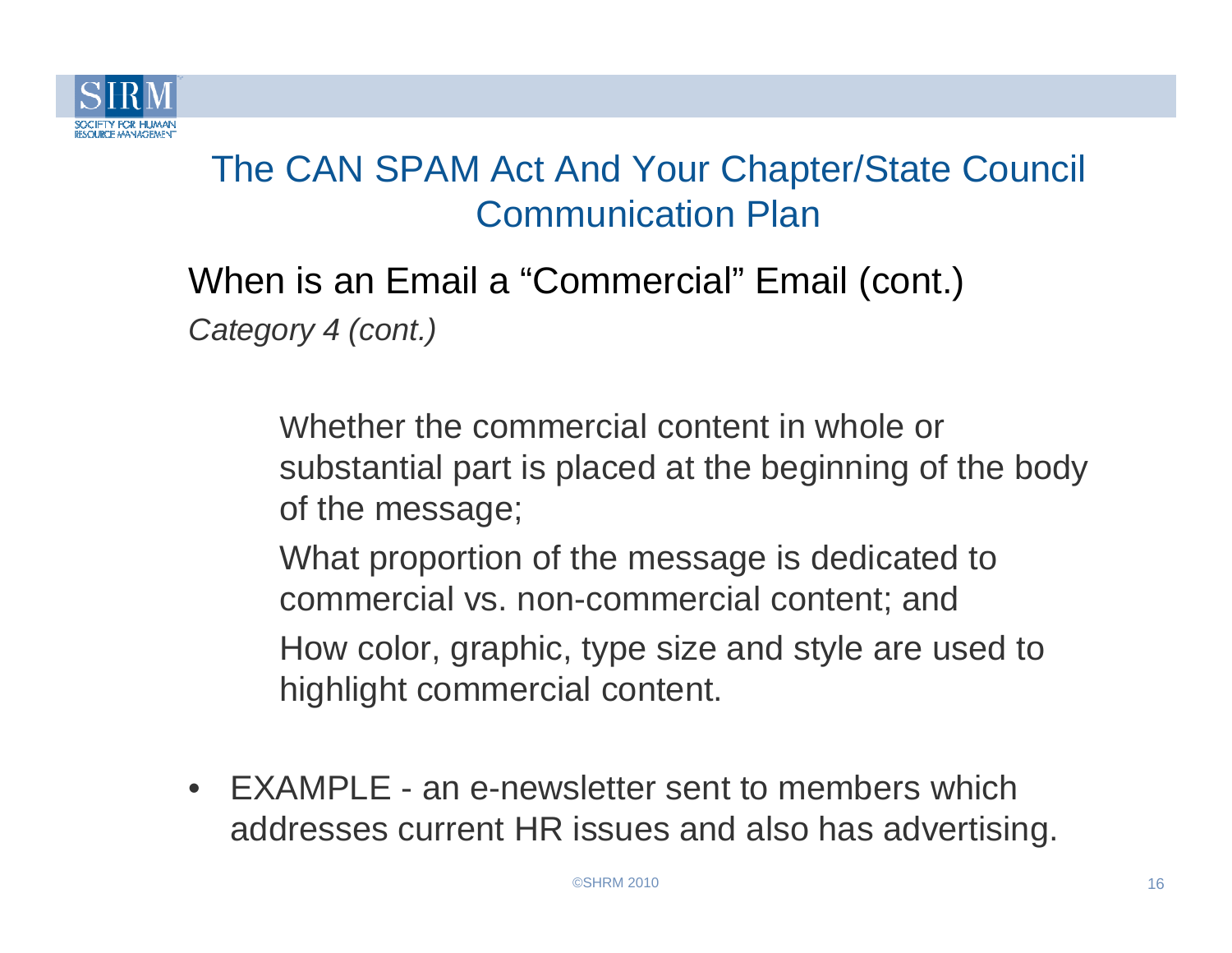

Penalties For Non-Compliance

- $\bullet$  The FTC may enforce violations of the Act as unfair or deceptive practices.
- $\bullet$  In addition, states' Attorneys General may seek substantial monetary damages of up to \$250 per unlawful e-mail, not to exceed \$2 Million, plus attorneys fees.
- •No private right of action is provided to recipient.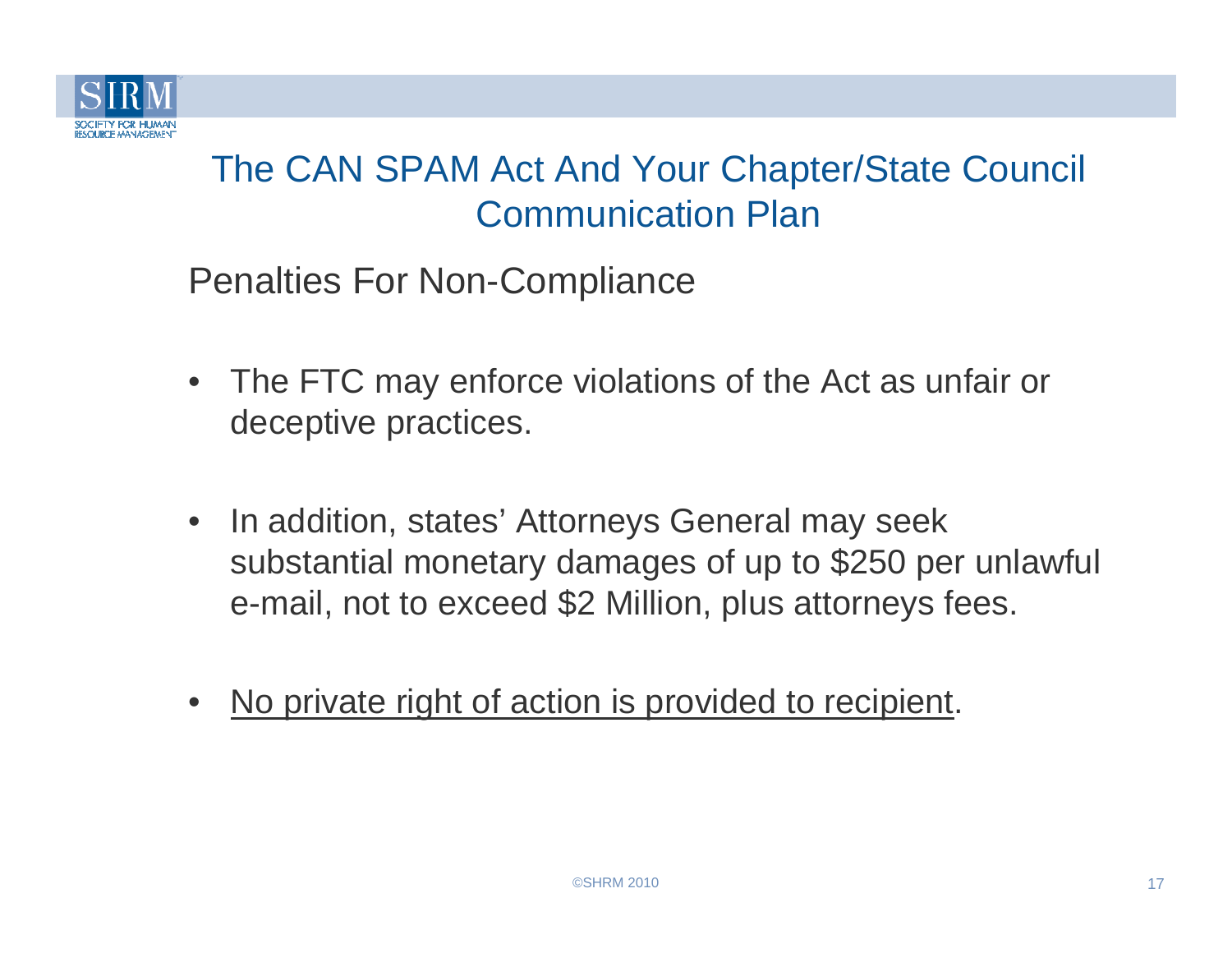

CAN SPAM Act Requirements

**SUMMARY** 

- $\bullet$ • Must Contain Opt-out Feature
- $\bullet$ Must be Identified as Advertising
- $\bullet$ Must Include Sender's Postal Address
- $\bullet$  Can't Falsify Header Information or Use Deceptive Subject Headings
- Can't Send Commercial E-mail to Recipient after **Objection**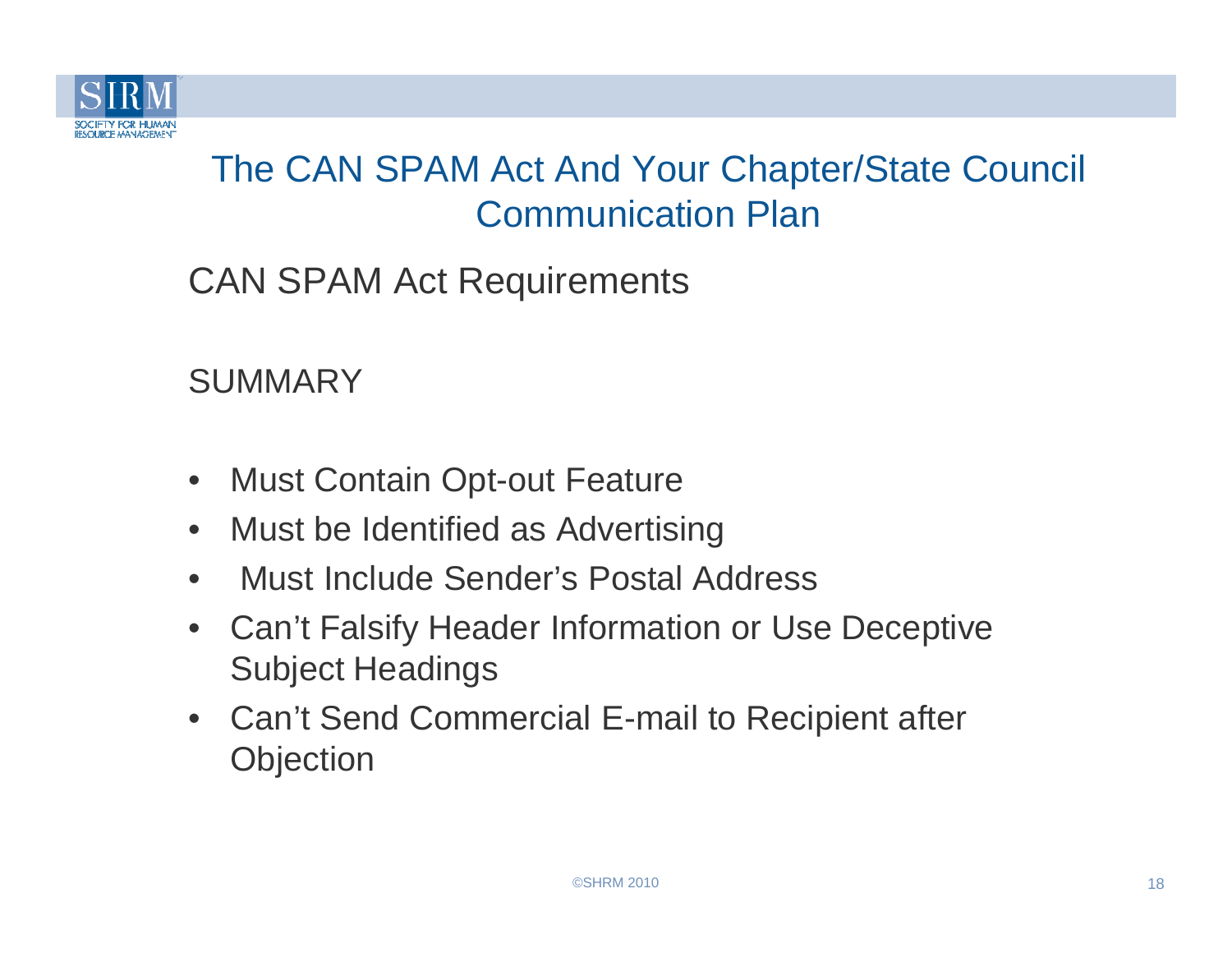

CAN SPAM Act Requirements (cont.)

- $\bullet$ Must Contain Opt-out Feature – The commercial e-mail must include:
	- > a clear and conspicuous notice of the opportunity to decline further commercial e-mails from the sender
	- > a functioning return e-mail address (or other internetbased mechanism) that the recipient may use to submit in a manner specified in the message, a reply e-mail (or other form of internet-based communication) requesting not to receive future commercial e-mail messages from sender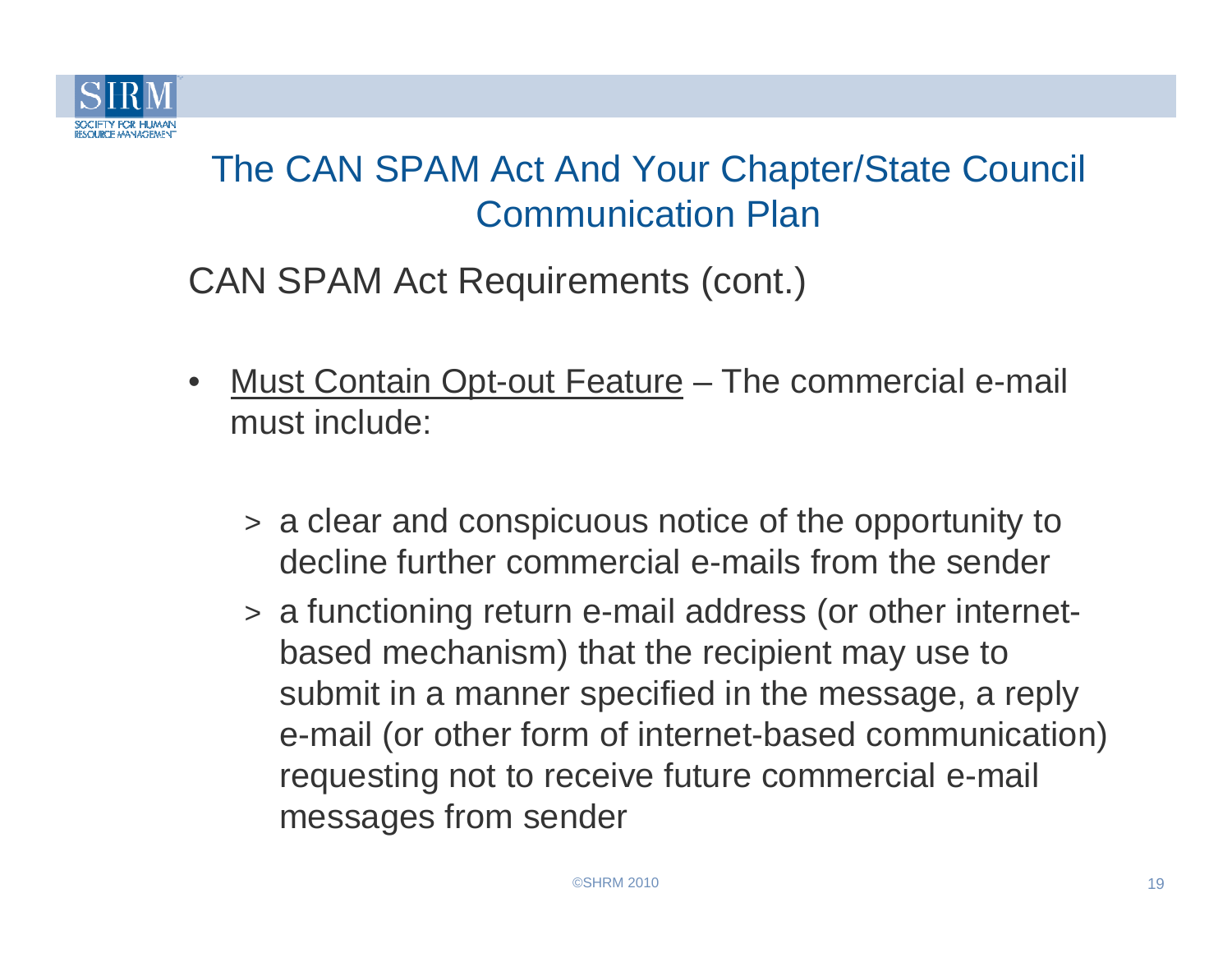

CAN SPAM Act Requirements (cont.)

> May not require recipient, in order to opt out, to pay any fee or provide any information other than emailaddress and opt out preferences, or take any steps other than sending reply email message or visiting a single internet web page.

Such opt-out feature must remain capable of receiving such responses for at least 30 days after transmission of the original message.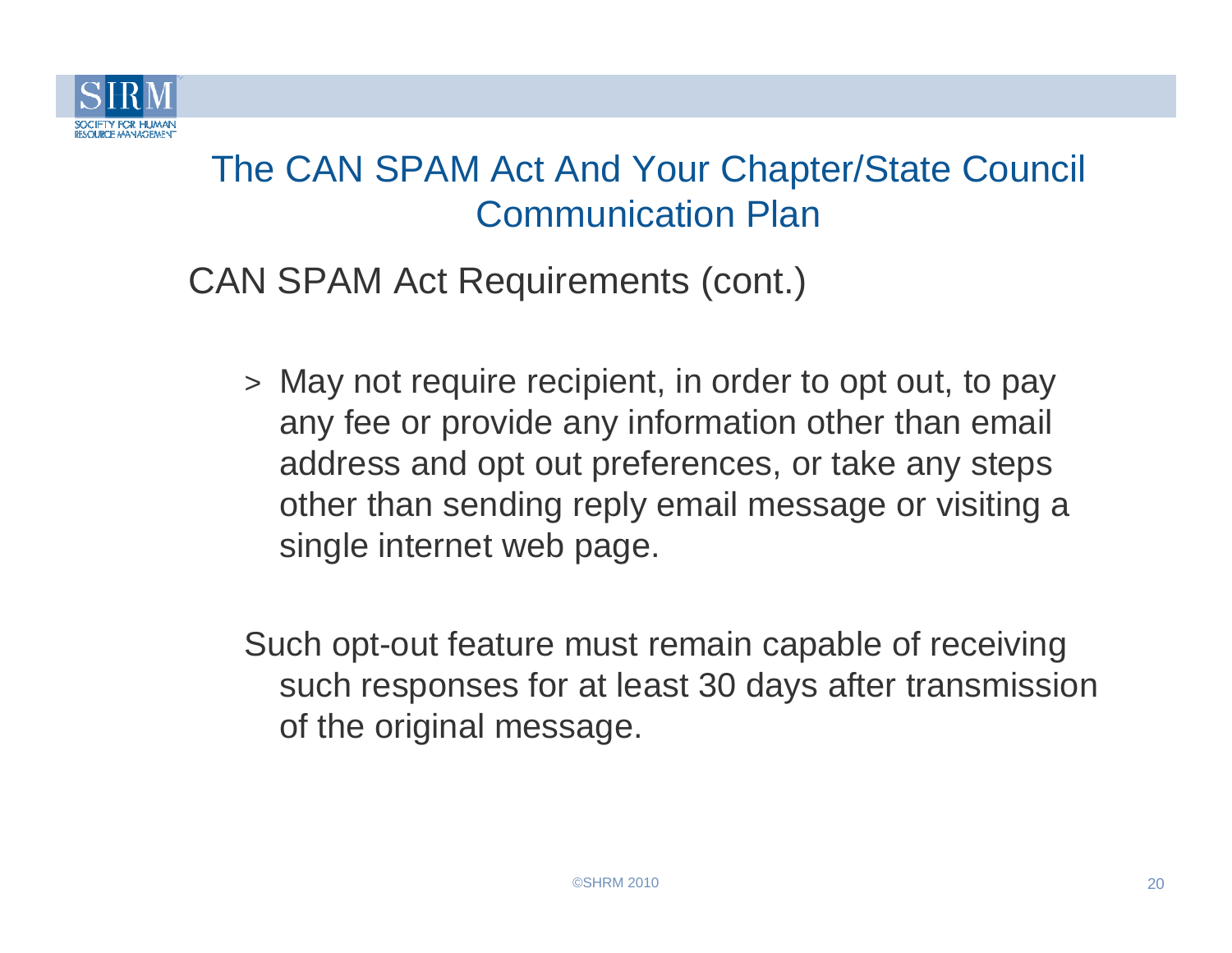

CAN SPAM Act Requirements (cont.)

**Opt-out Feature** 

- $\bullet$  Must provide the option to opt out of **receiving all commercial e-mails** from the chapter.
- $\bullet$ May also provide recipient a list or menu as to the specific types of commercial e-mails that the recipient wants to receive or does not want to receive from the chapter**.**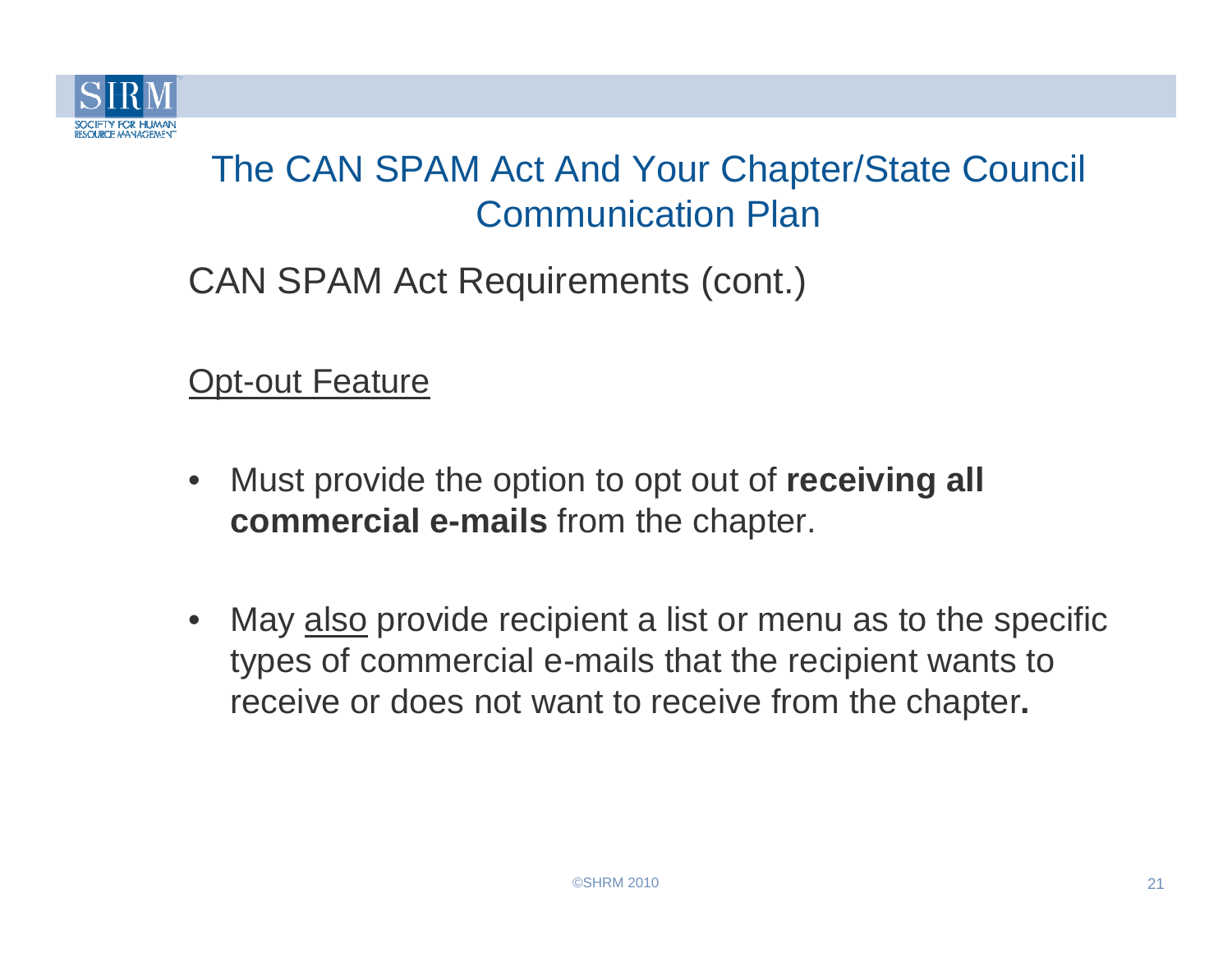

CAN SPAM Act Requirements (cont.)

- $\bullet$ Must be Identified as Advertising – The commercial email must contain a clear and conspicuous identification that the message is an advertisement or solicitation (unless the recipient has given prior express "affirmative consent" to receipt of the message)
- $\bullet$ Postal Address - The commercial e-mail must provide a valid physical postal address of the chapter.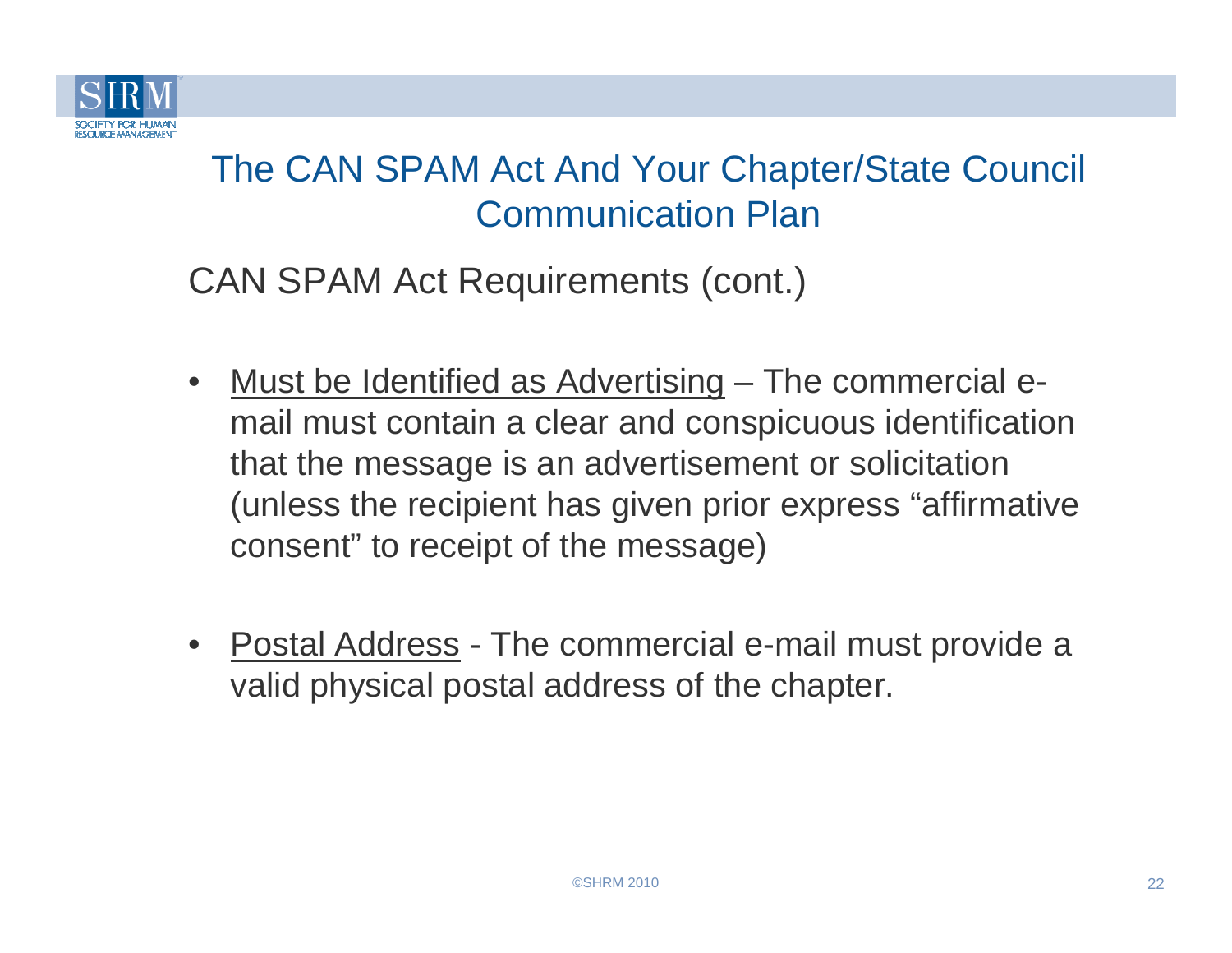

CAN SPAM Act Requirements (cont.)

Can't Falsify Header Information or Use Deceptive Subject Headings – The "header" (i.e., source, destination, and routing information) of a commercial e-mail cannot be materially falsified; nor can sender use deceptive subject headings in a commercial e-mail.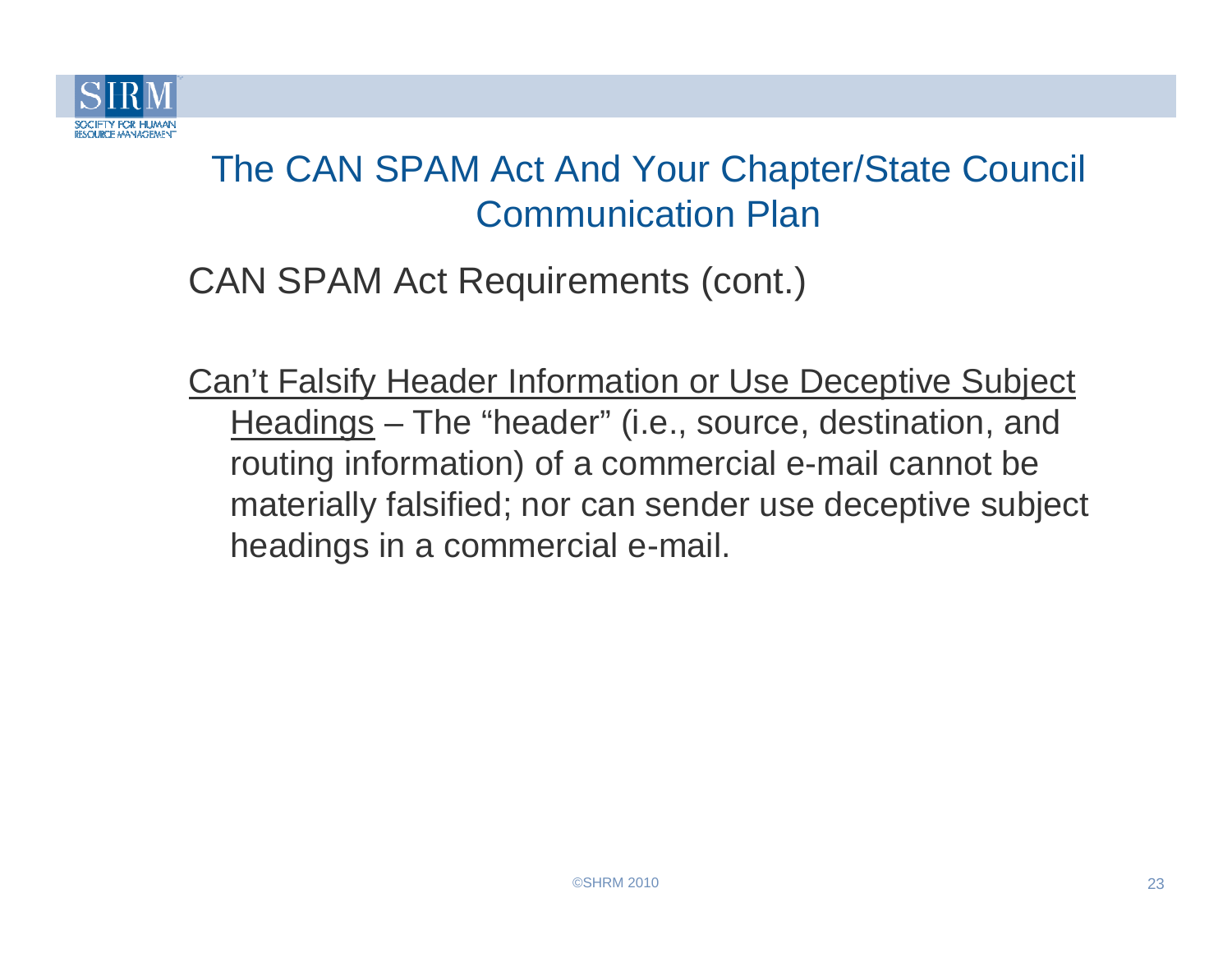

CAN SPAM Act Requirements (cont.)

- • Can't Send Commercial E-mail to Recipient after Objection – If a recipient has used the opt-out mechanism to indicate that he/she does not want to receive some or any commercial e-mail from the sender, it is unlawful for the sender to initiate e-mails which fall in the scope of the request, to the recipient more than 10 business days after receipt of such objection;
- It is unlawful for the sender to sell, lease or otherwise transfer the e-mail address of the recipient.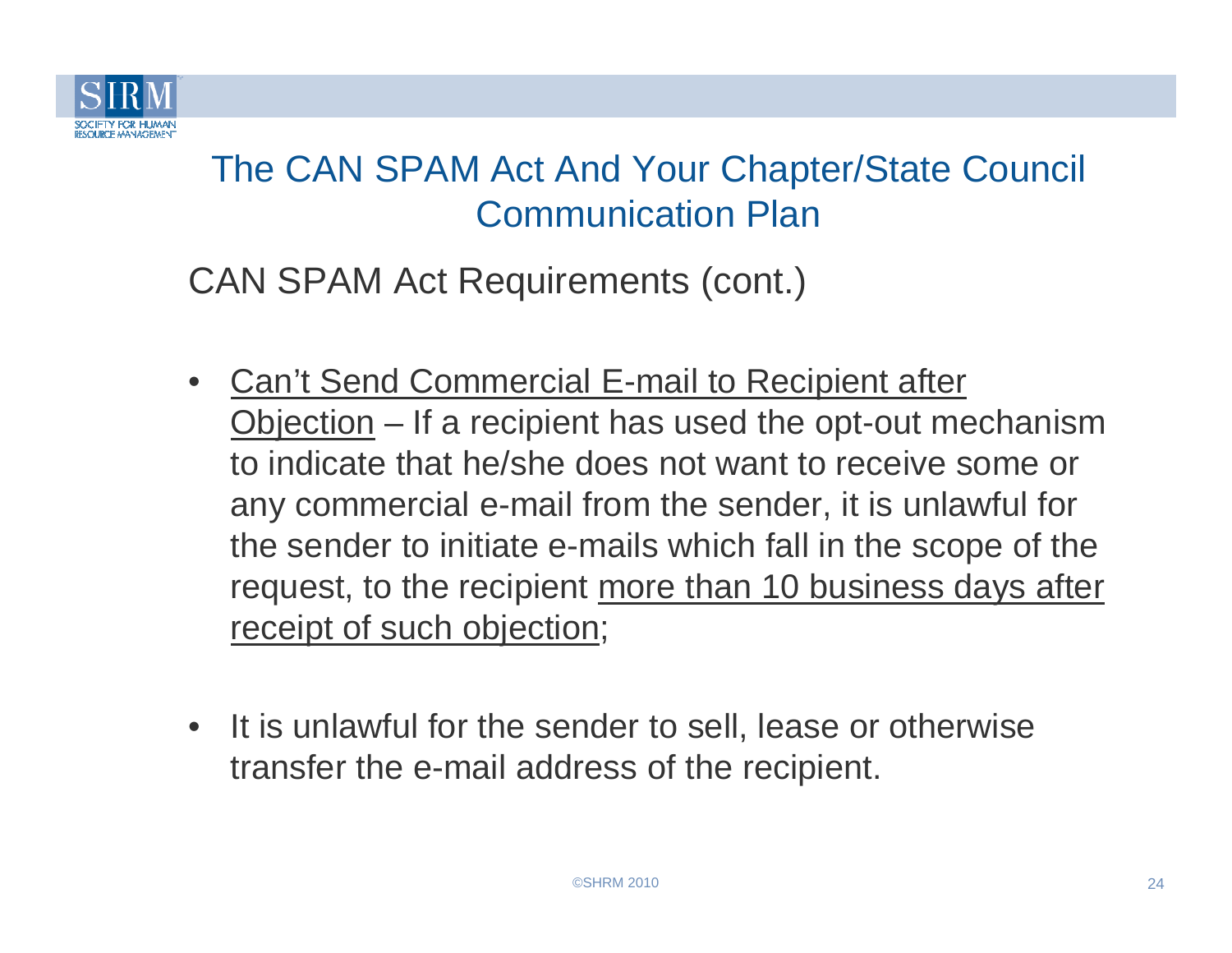

- • Many times, two parties will want to send an email on their joint behalf
- For example, SHRM and a chapter might want to send an email to chapter-only members promoting membership in SHRM and continued membership in the chapter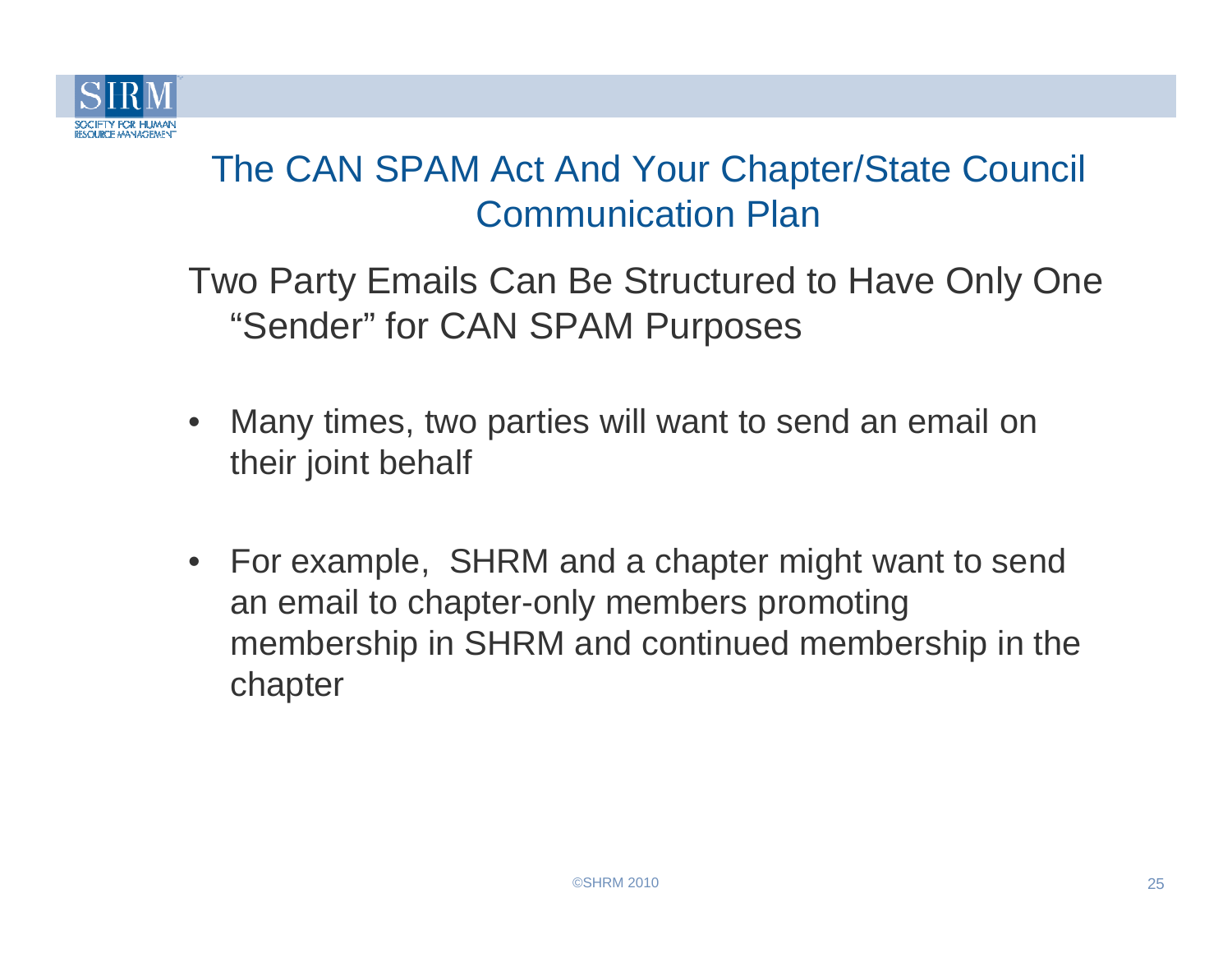

- $\bullet$  But who is the "sender" of the email for CAN SPAM ACT purposes?
- • In particular which party must check its opt out list to see whether a recipient has opted out to receiving any emails from it, or must both parties?
- • And if a recipient responds to the email with an opt-out notice, which party is bound by that response, or are both parties?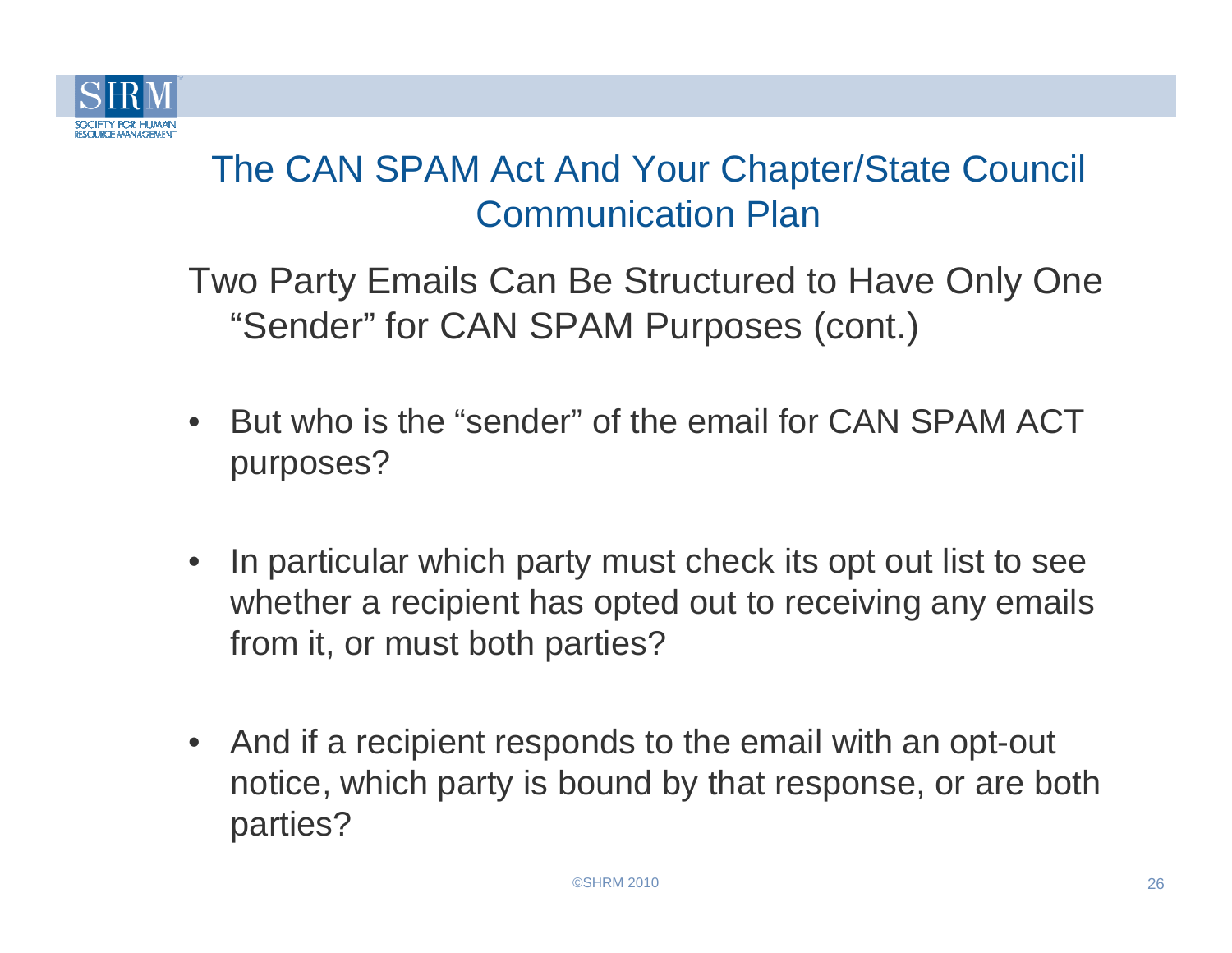

- •May 2008 amended FTC CAN SPAM rule
- $\bullet$  Under the amended rule, where a commercial e-mail promotes more than one person's products or services, the parties may by agreement treat one of those persons as the "Sender" for CAN SPAM purposes
- • Only that person who is treated as the "Sender" will have CAN SPAM responsibilities for that e-mail.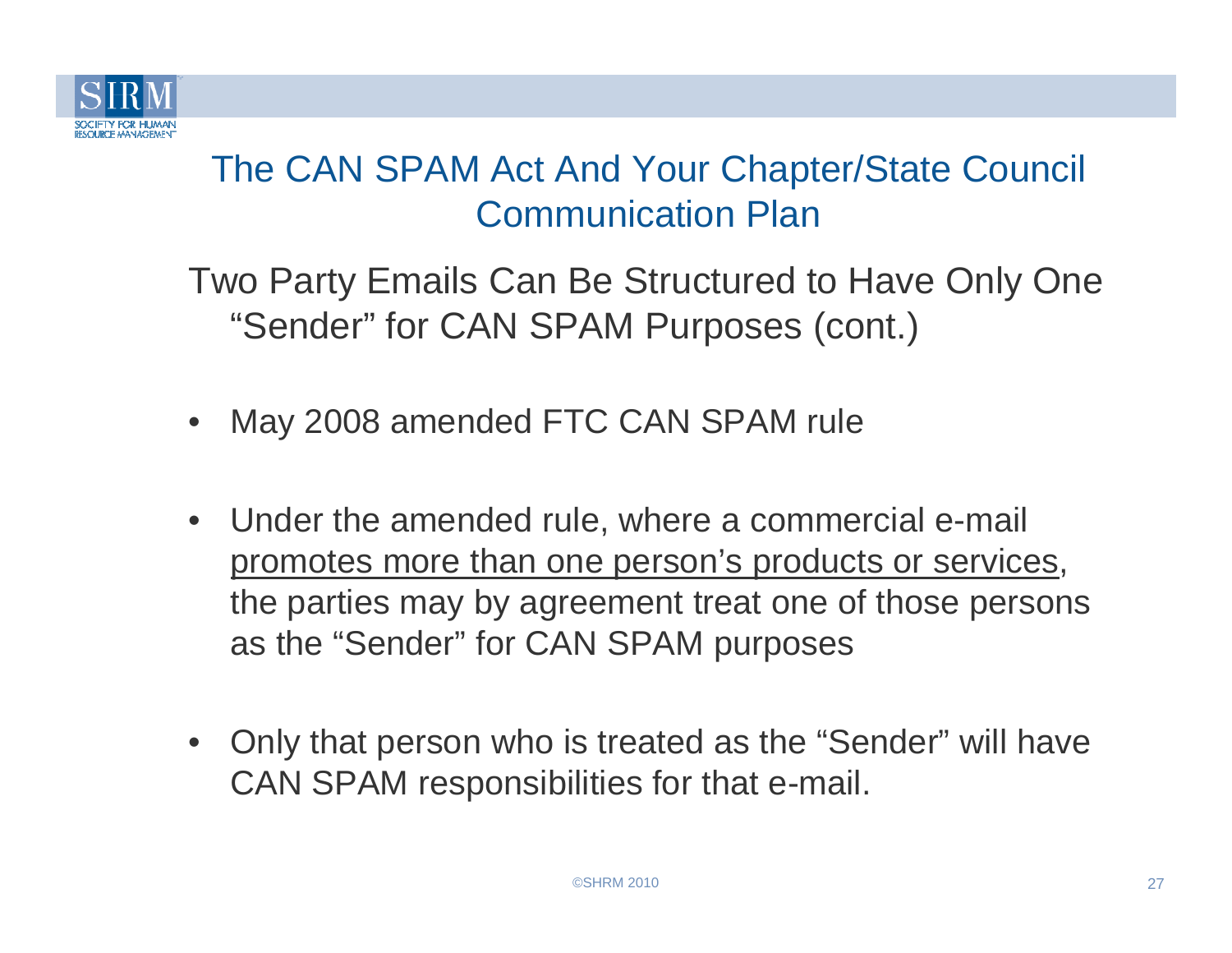

- To avail themselves of the "single sender" rule on an email which promotes two parties' products or services, the parties must do the following the following:
	- > Insert the name of the agreed upon "sender" in the "From" line of the e-mail.
	- > Have a "From" line and "Subject" line which is not fraudulent.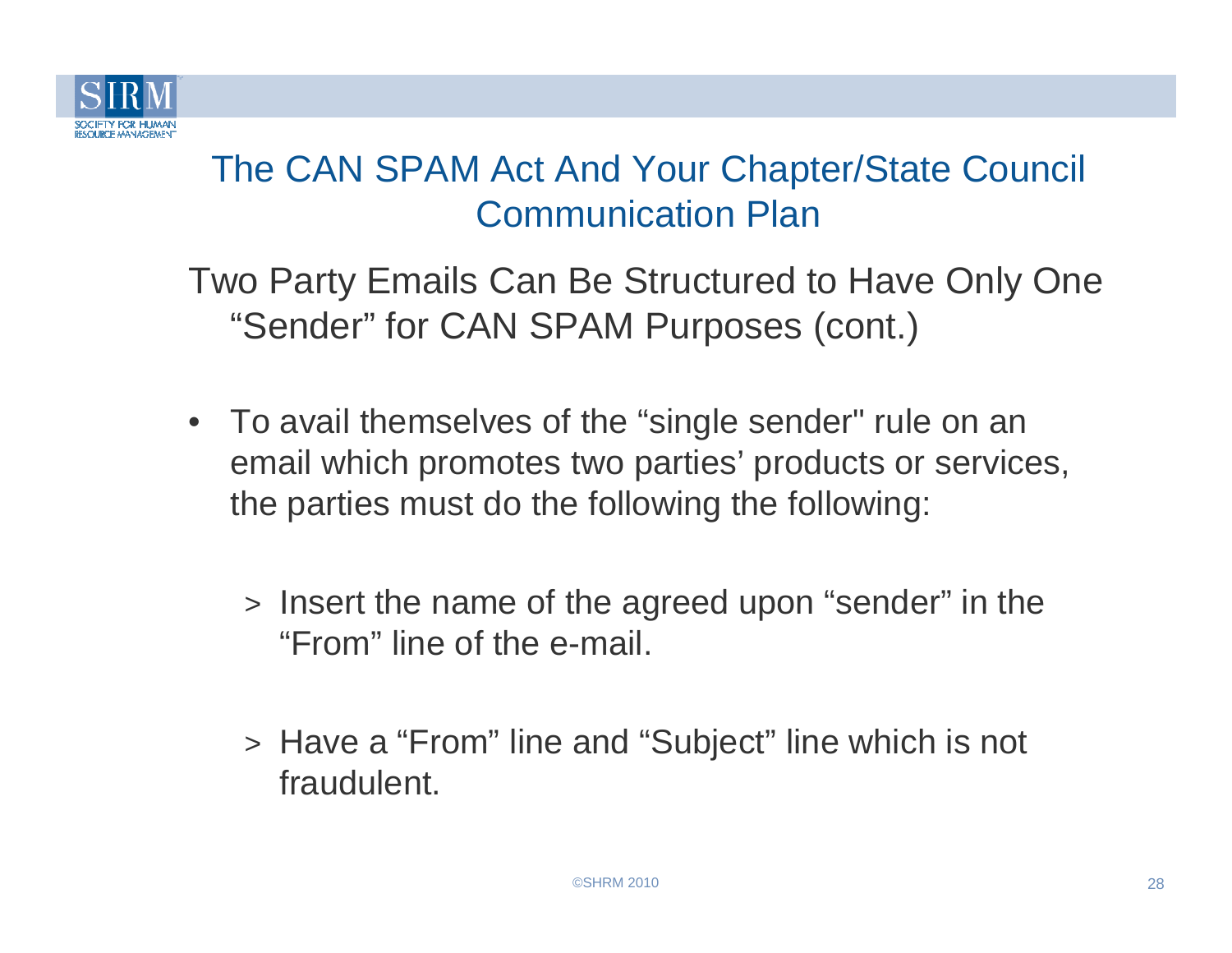

- > Include in the e-mail an opt-out provision which complies with CAN SPAM.
- > Include in the e-mail a clear and conspicuous statement that the message contains advertising material.
- > Include in the e-mail the physical (postal) address of the designated "Sender."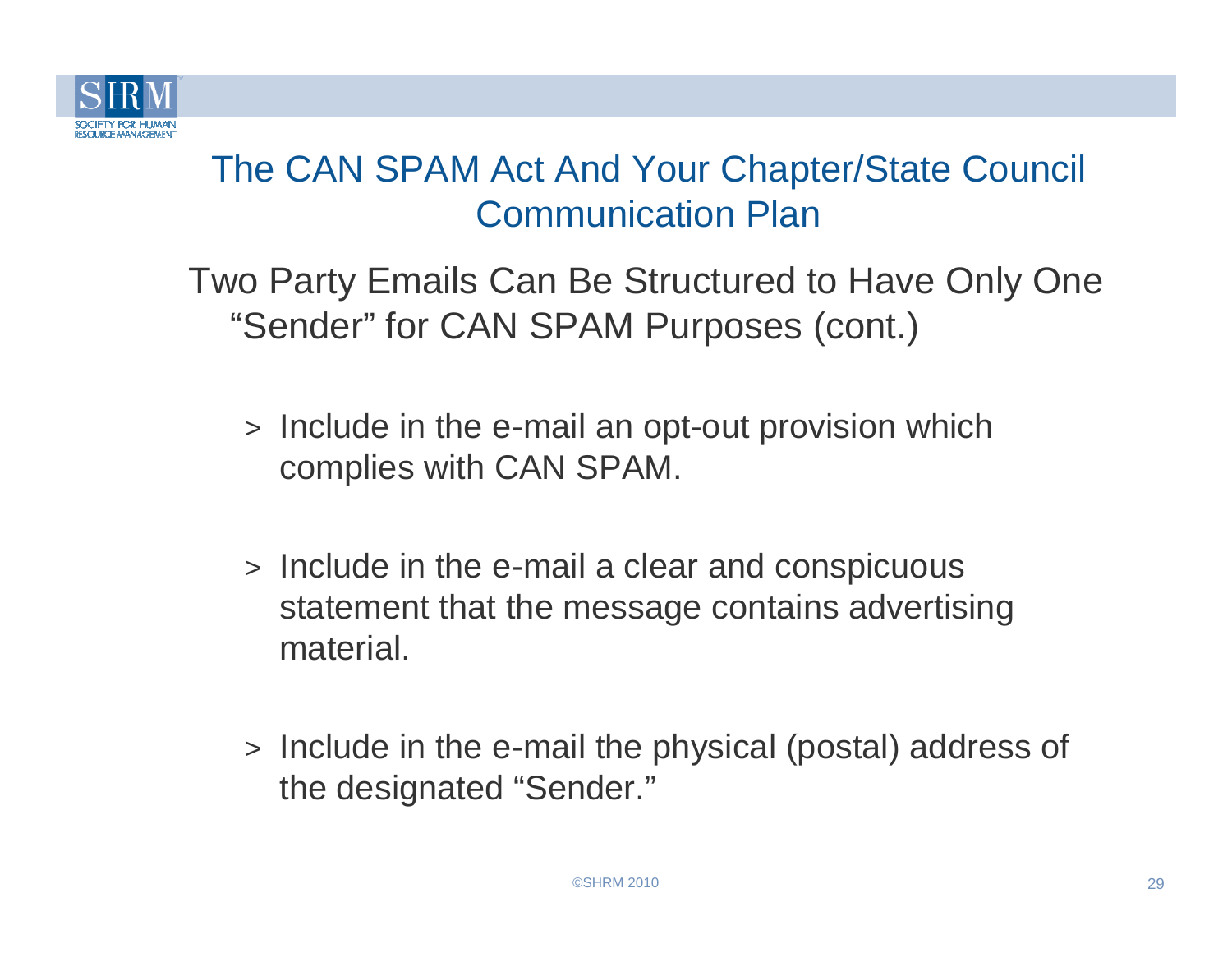

Two Party Emails Can Be Structured to Have Only One "Sender" for CAN SPAM Purposes (cont.)

• So in the above example of the joint email from SHRM and chapter to the chapter-only members promoting membership in both SHRM and the Chapter, SHRM and the chapter rely on this single sender rule.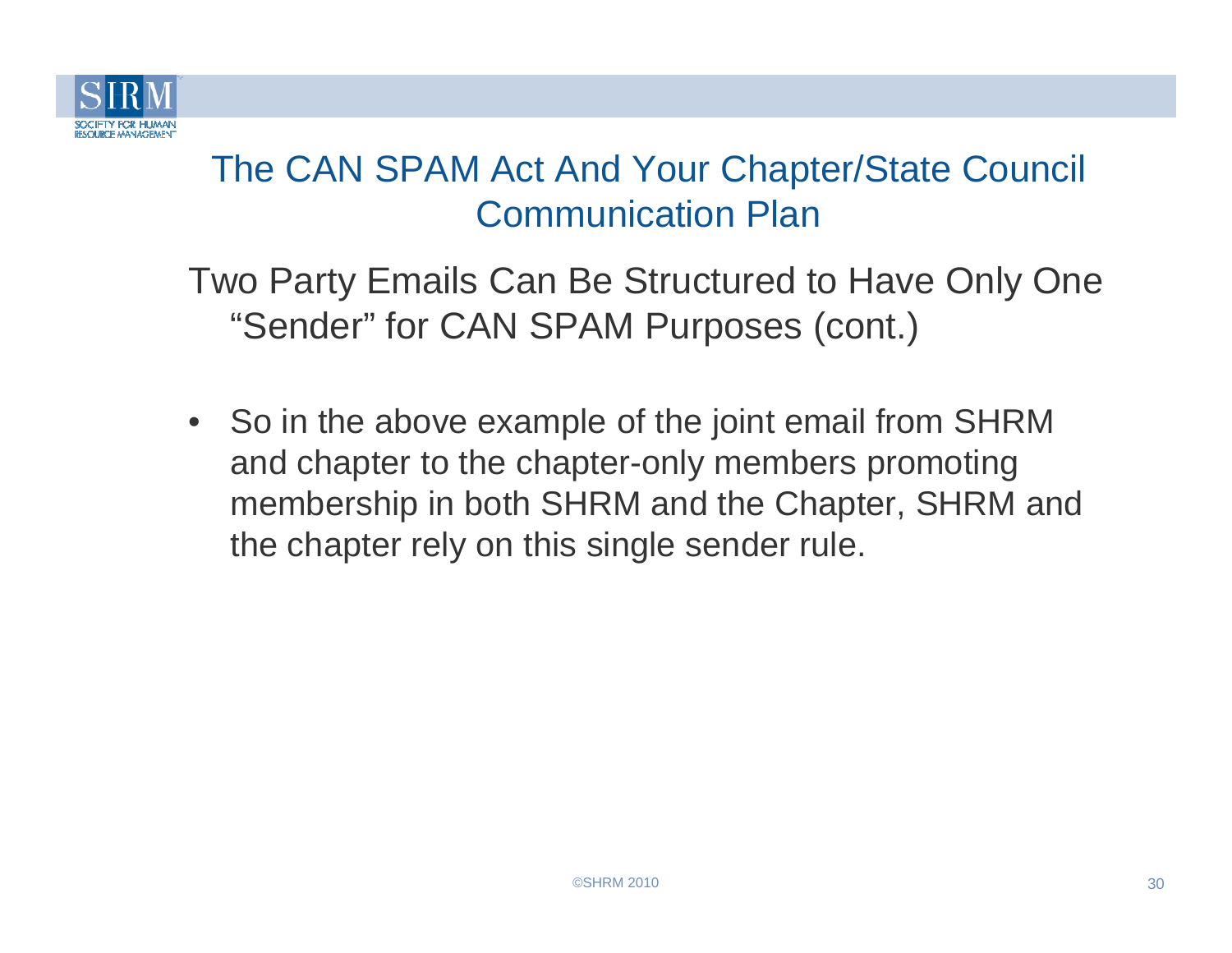

Two Party Emails Can Be Structured to Have Only One "Sender" for CAN SPAM Purposes (cont.)

• The chapter sends the email to the chapter-only members. The email promotes both SHRM and the chapter services (i.e., membership in both). SHRM and the chapter expressly agree that the chapter is the sole "sender" for CAN SPAM Act purposes.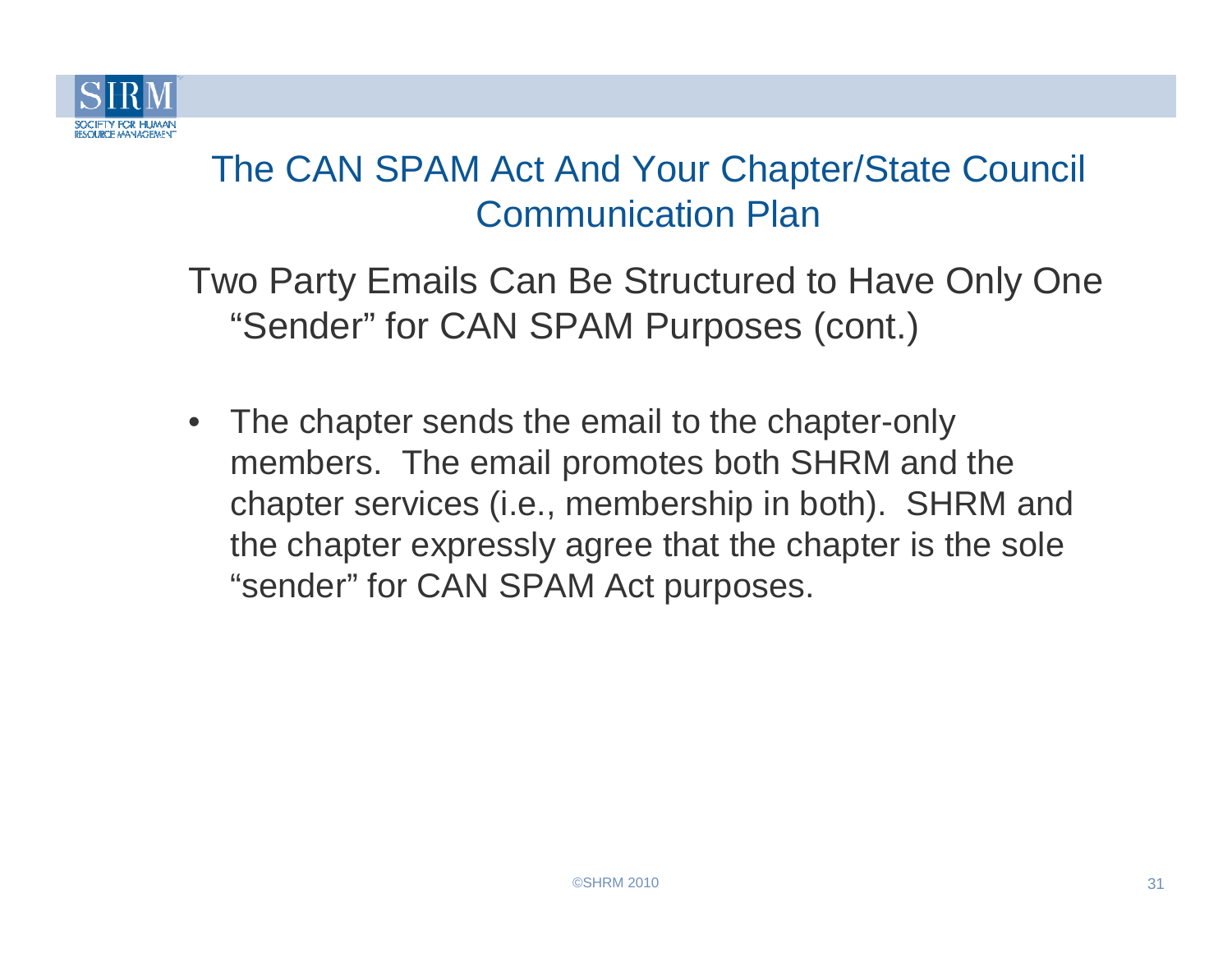

#### **SUMMARY**

- Know when the Act applies
	- > If you are sending a commercial email (i.e., an email whose primary purpose is the commercial advertisement or promotion of the sale of a commercial product or service
	- > Regardless of number of emails sent and regardless of whether sent to a member or a stranger
	- > If a mixed purpose email (both commercial and noncommercial purpose), look to the rules to see if "primarily commercial purpose" and therefore subject to the Act